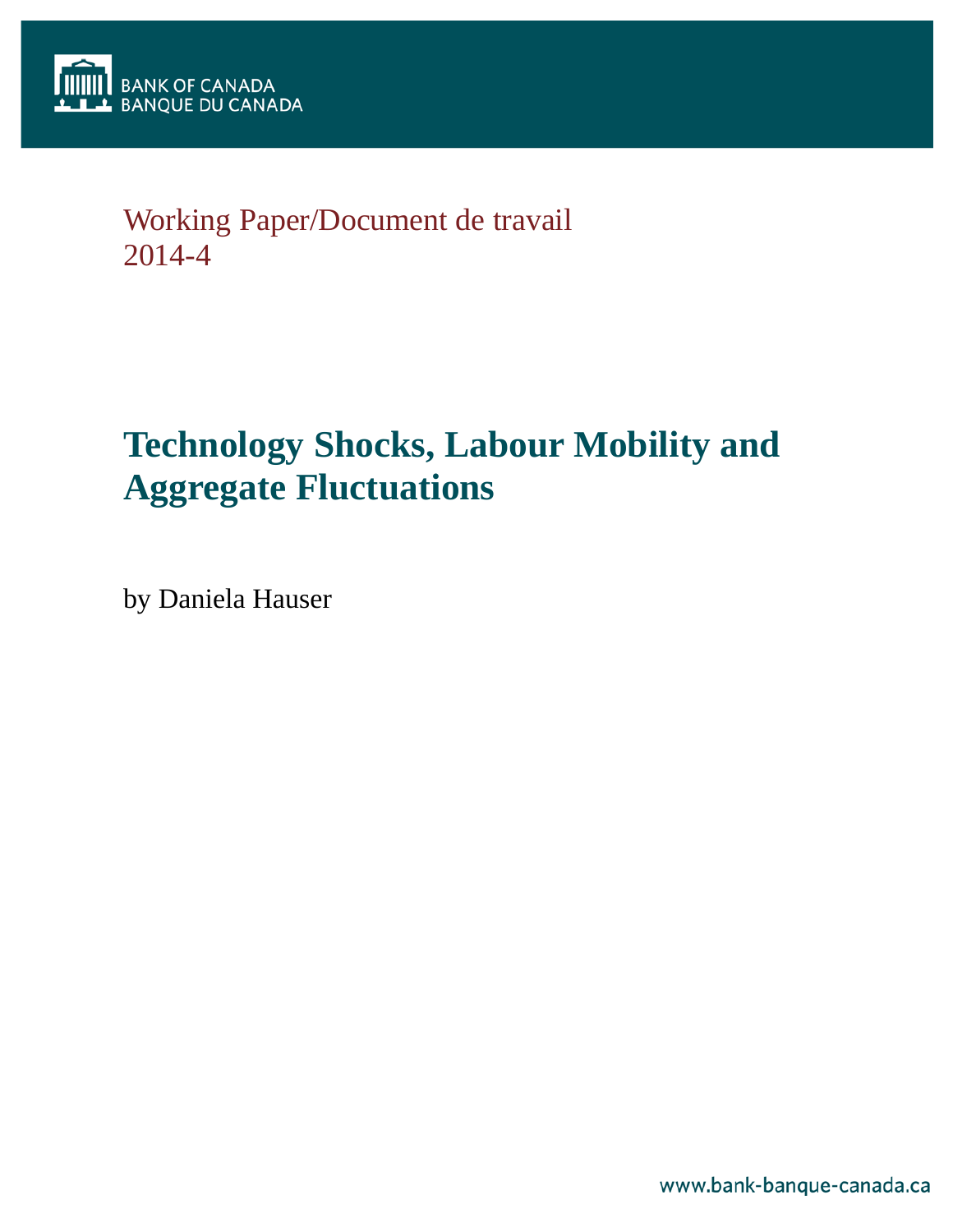Bank of Canada Working Paper 2014-4

January 2014

# **Technology Shocks, Labour Mobility and Aggregate Fluctuations**

**by**

### **Daniela Hauser**

Canadian Economic Analysis Department Bank of Canada Ottawa, Ontario, Canada K1A 0G9 dhauser@bankofcanada.ca

Bank of Canada working papers are theoretical or empirical works-in-progress on subjects in economics and finance. The views expressed in this paper are those of the author. No responsibility for them should be attributed to the Bank of Canada.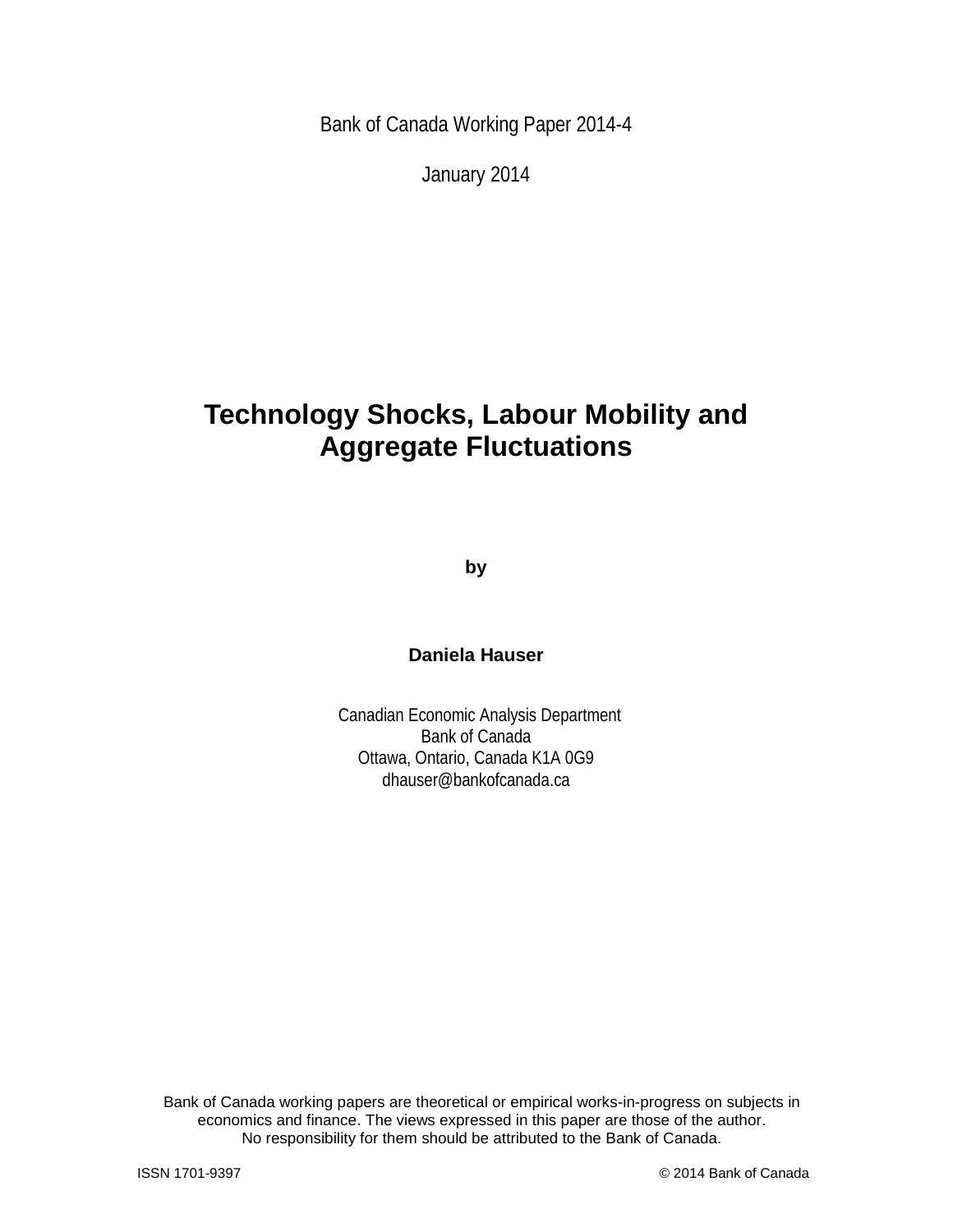# **Acknowledgements**

I am indebted to Evi Pappa. I have benefited from conversations with and suggestions by Gianluca Benigno, Jordi Caballé, Chiara Forlati, Jordi Galí, Luca Gambetti, Stefano Gnocchi, Luisa Lambertini, Albert Marcet, Andrew Mountford and seminar participants at a number of venues. Special thanks also to Abigail Wozniak.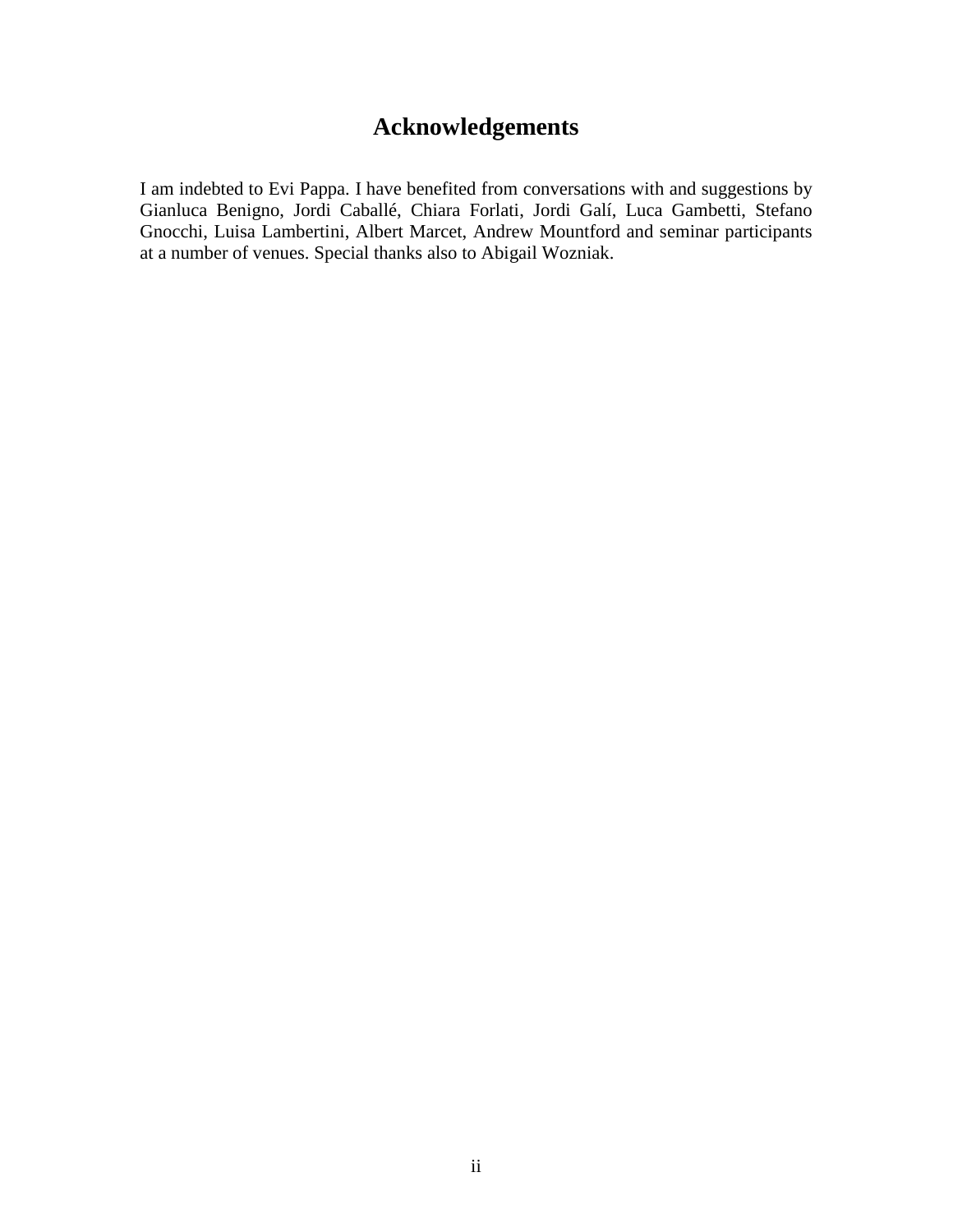### **Abstract**

We provide evidence regarding the dynamic behaviour of net labour flows across U.S. states in response to a positive technology shock. Technology shocks are identified as disturbances that increase relative state productivity in the long run for 226 state pairs, encompassing 80 per cent of labour flows across U.S. states in the 1976–2008 period. The data suggest heterogeneous responses of both employment and net labour flows across states, conditional on a positive technology shock. We build a two-region dynamic stochastic general equilibrium (DSGE) model with endogenous labour mobility and region-specific shocks to account for this evidence. We calibrate the model economy consistently with the observed differences in the degree of nominal rigidities across states, and show that we replicate the different patterns of the responses in employment and net labour flows across states following a technology shock.

*JEL classification: E24, E32, J61 Bank classification: Business fluctuations and cycles; Labour markets*

## **Résumé**

Nous analysons le comportement dynamique des flux nets de main-d'œuvre aux États-Unis induit par un choc technologique positif. Dans notre étude, les chocs technologiques désignent des perturbations menant à une hausse à long terme de la productivité relative dans un État, eu égard à un ensemble de 226 paires d'États qui rendent compte de 80 % des flux de main-d'œuvre enregistrés à l'intérieur des frontières américaines de 1976 à 2008. Selon les données utilisées, un choc technologique positif suscite des réactions hétérogènes en ce qui concerne l'emploi et les flux nets de main-d'œuvre interétatiques. Pour refléter cette observation, nous construisons un modèle d'équilibre général dynamique et stochastique à deux régions où la mobilité des travailleurs est endogène et les chocs ont une spécificité régionale. Nous étalonnons ce modèle en tenant pleinement compte des écarts relevés dans les niveaux de rigidité nominale entre États. Nous montrons que le modèle reproduit les divers types de réactions de l'emploi et des flux nets de main-d'œuvre causées par un choc technologique.

*Classification JEL : E24, E32, J61 Classification de la Banque : Cycles et fluctuations économiques; Marchés du travail*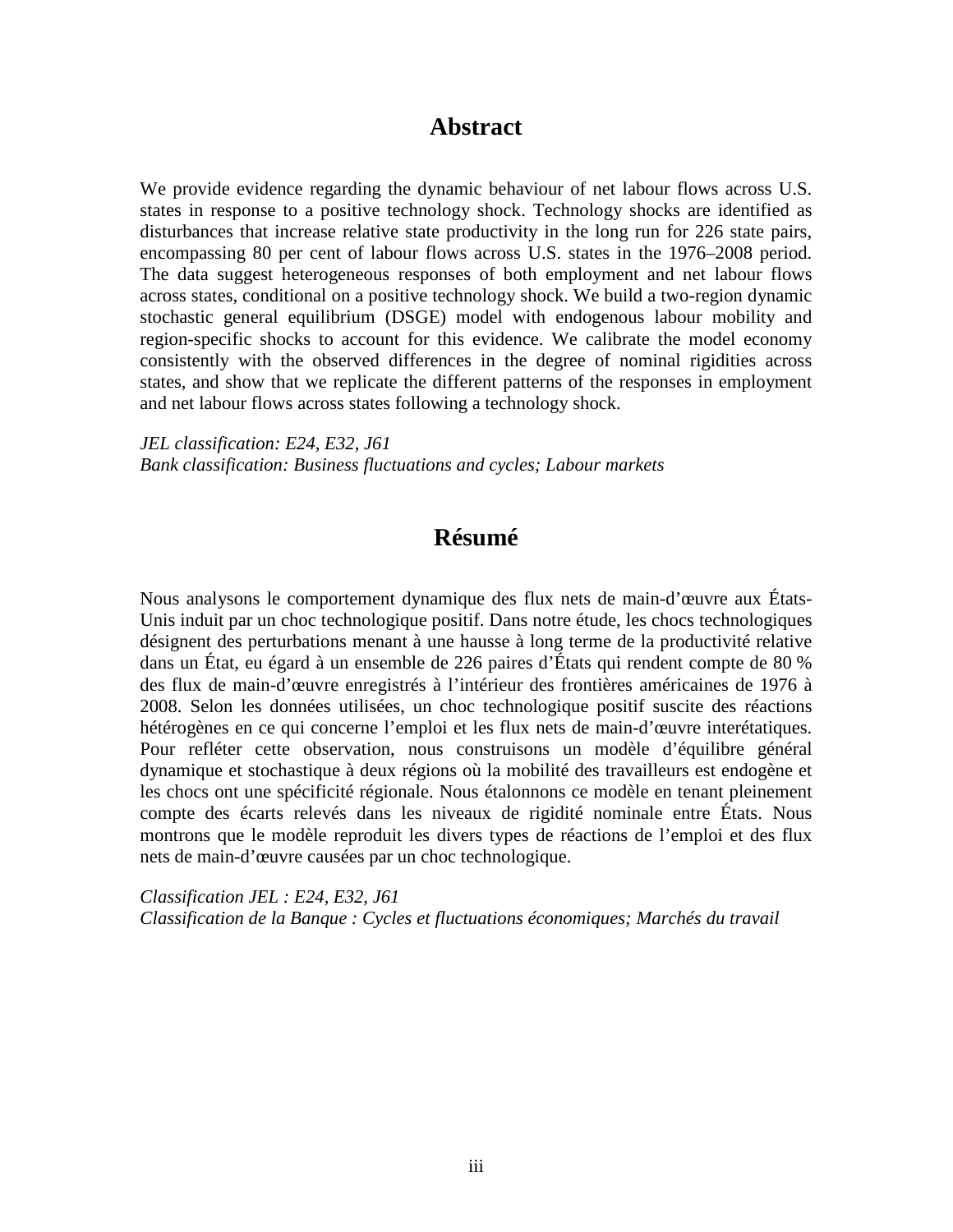# 1 Introduction

Regional labour mobility within a country or labour flows across international borders do not play any role in most of the theories explaining cyclical fluctuations of macroeconomic variables. Yet, according to a commonly held belief going back to Mundell (1961), factor mobility, and in particular labour mobility, is an important adjustment mechanism for region- or country-specific shocks. These asymmetric shocks are understood as economically relevant events that have diverse effects on different countries or different regions within a country. Labour mobility helps to balance the effects of asymmetric shocks in particular when conventional stabilization mechanisms are no longer available; for instance, in a monetary union with many regions and a single currency where monetary policy no longer serves as a stabilizing instrument for regional shocks. Internal mobility within the borders of the United States, as opposed to international labour movements, is very well documented, and the United States is widely known for its mobile labour force. According to the Statistical Abstract of the United States: 2010, over 36 million people migrated internally, changing their state of residence between 2009 and 2010, and over 40 per cent of the U.S. population lived in a state other than their state of birth.

Only recently have some contributions emphasized that migration is not strictly a long-run phenomenon. Rather, it is also relevant if one focuses on higher frequencies, typically between 6 and 34 quarters, which are commonly labelled as business cycle fluctuations. For example, Molloy and Wozniak (2011) document that internal migration rates within the United States are strongly procyclical with respect to both the national and local business cycles. Moreover, Herz and Van Rens (2011) show that allowing for perfect labour mobility would have reduced U.S. unemployment in the Great Recession by only 0.1 percentage point.

Most of the existing evidence is based on the study of unconditional business cycle moments. We investigate the dynamic behaviour of labour mobility, conditional on state-specific labour productivity shocks. The focus on technology shocks is a natural choice, given the attention this particular shock has attracted in the literature. The empirical estimates of labour flows and employment, resulting from a structural vector autoregression (SVAR), lead to two interesting results. First, labour mobility exhibits significant dynamics in response to technology shocks. Technology shocks thus induce people to reallocate geographically, in a way that is different from unconditional labour mobility: after a technology shock labour flows either increase or decrease, when unconditionally they are always procyclical. Second, the conditional dynamic behaviour of both employment and labour mobility differs across U.S. states.

We build a two-region dynamic stochastic general equilibrium (DSGE) model with endogenous labour mobility to account for this evidence. We calibrate the model economy consistently with the observed differences in the degree of nominal rigidities across states and show that we replicate the different patterns of the responses in employment and labour flows across states following a technology shock.

For our SVAR specification we use available data on state-to-state migration in the United States for the 1976–2008 period, to identify a permanent shock to state-specific technology. We use long-run restrictions, following Galí (1999), and assume technology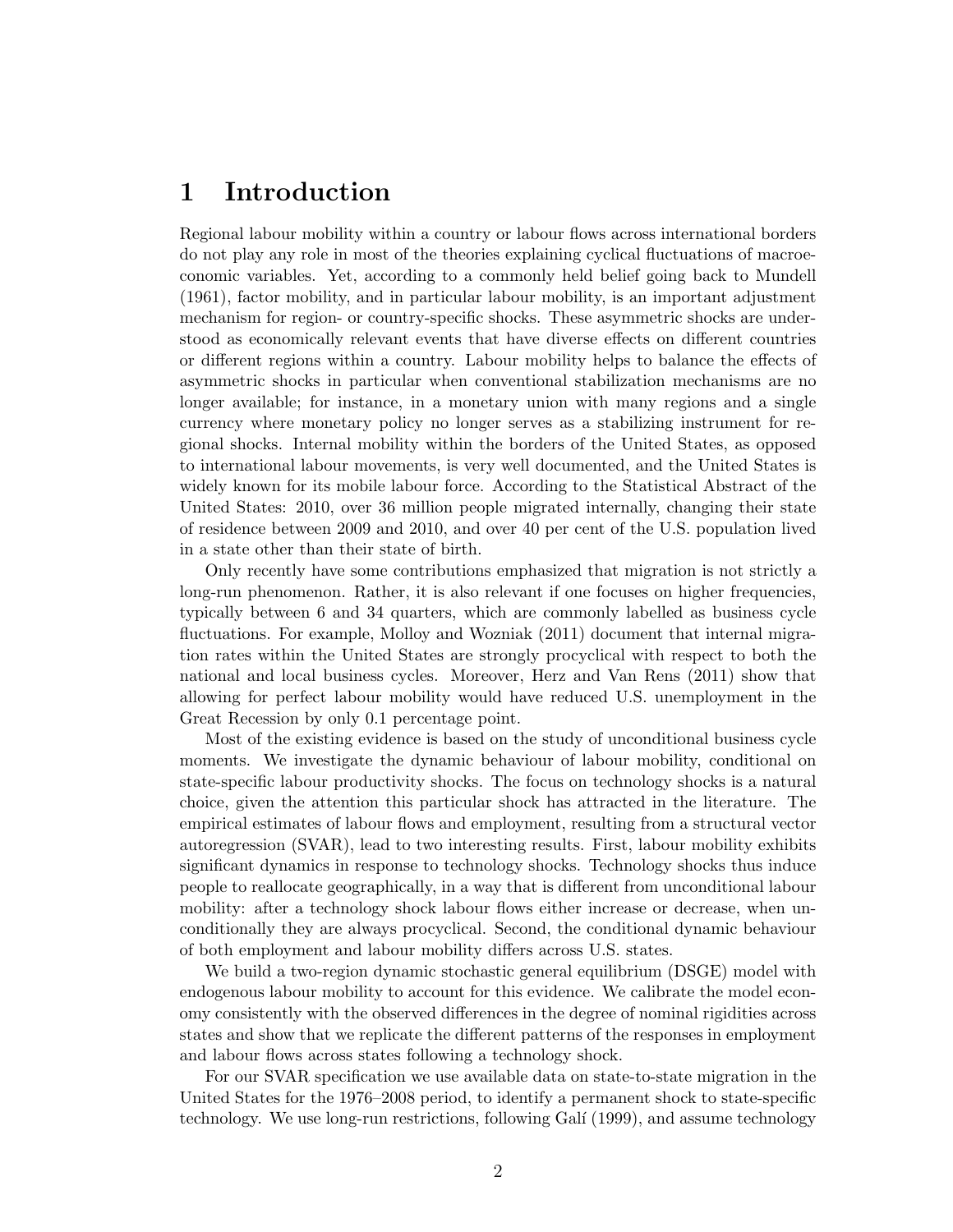shocks to be the only shocks that have a permanent effect on the level of productivity in a given state. In particular, we estimate the dynamic behaviour of labour flows between a given pair of U.S. states in response to a shock to labour productivity in one of the two states. The benchmark SVAR includes four endogenous variables: labour productivity in both of a given pair of states; labour input in the state hit by the shock; and net labour flows, defined as the difference between inflows and outflows between a given pair of states. An appropriate ordering of the four endogenous variables allows the identification of a technology shock for a given state, leaving technology in the other state unaffected.

The SVAR exercise documents important differences between conditional and unconditional moments, and also indicates essential heterogeneity in conditional moments across U.S. states. We distinguish between three groups of state pairs: (a) repelling states display a fall in both employment and net labour flows in the state where the shock occurs; (b) magnet states display the opposite effect (i.e., an increase in employment and net labour flows in the state hit by the shock); and (c) hybrid states exhibit an increase in net labour flows as well as a decline in employment. We show that state pairs of a given group (repelling, magnet or hybrid states) do not display differences in unconditional business cycle moments, they do not belong to a specific region of the United States, and they do not differ in terms of the distance between the states of a given pair. Rather the observed heterogeneity has to be seen in the context of the differing sectoral composition of state economies<sup>1</sup>, and in the light of the ample empirical evidence of differences in the frequency of price adjustments across sectors in the U.S. economy<sup>2</sup>. In a simple empirical exercise we show that the three groups of state pairs differ in their degree of nominal rigidities. In particular, we show that repelling (magnet) states display a high (low) average price duration, whereas hybrid state pairs are composed of states characterized by asymmetric degrees of price stickiness.

We develop a two-region DSGE model, in the vein of Clarida, Galí and Gertler (2002), with endogenous labour mobility. The model predicts that the dynamic behaviour of labour mobility in response to region-specific technology shocks depends crucially on the presence of nominal rigidities. This is essentially because of the respective differences in the adjustment of both the terms of trade and employment in the region hit by the productivity shock. When the shock occurs in a region where prices immediately adjust, the terms of trade depreciate, thus increasing demand for the region's products. This, in turn, induces firms to increase employment, triggering a net inflow of workers. In contrast, when a shock hits a region characterized by sticky prices, the terms of trade and thus the demand schedules adjust only slowly over time. Firms therefore fall back on the only alternative margin of adjustment and reduce employment. Consequentially, workers flow out of the region hit by the shock.

Our model provides additional interesting implications for the relevant literature. We show that relaxing the assumption of a fixed labour force breaks the isomorphism between a closed and an open economy (see Clarida, Galí and Gertler (2002) for a detailed discussion), and gives rise to a direct link between the two economies through

<sup>1</sup>See, for example, Autor, Dorn and Hanson (2013), Bernard and Jones (1996), and U.S. Department of Labor (2011).

<sup>2</sup>See, for example, Blinder et al. (1998), Bils and Klenow (2004), and Nakamura and Steinsson (2008).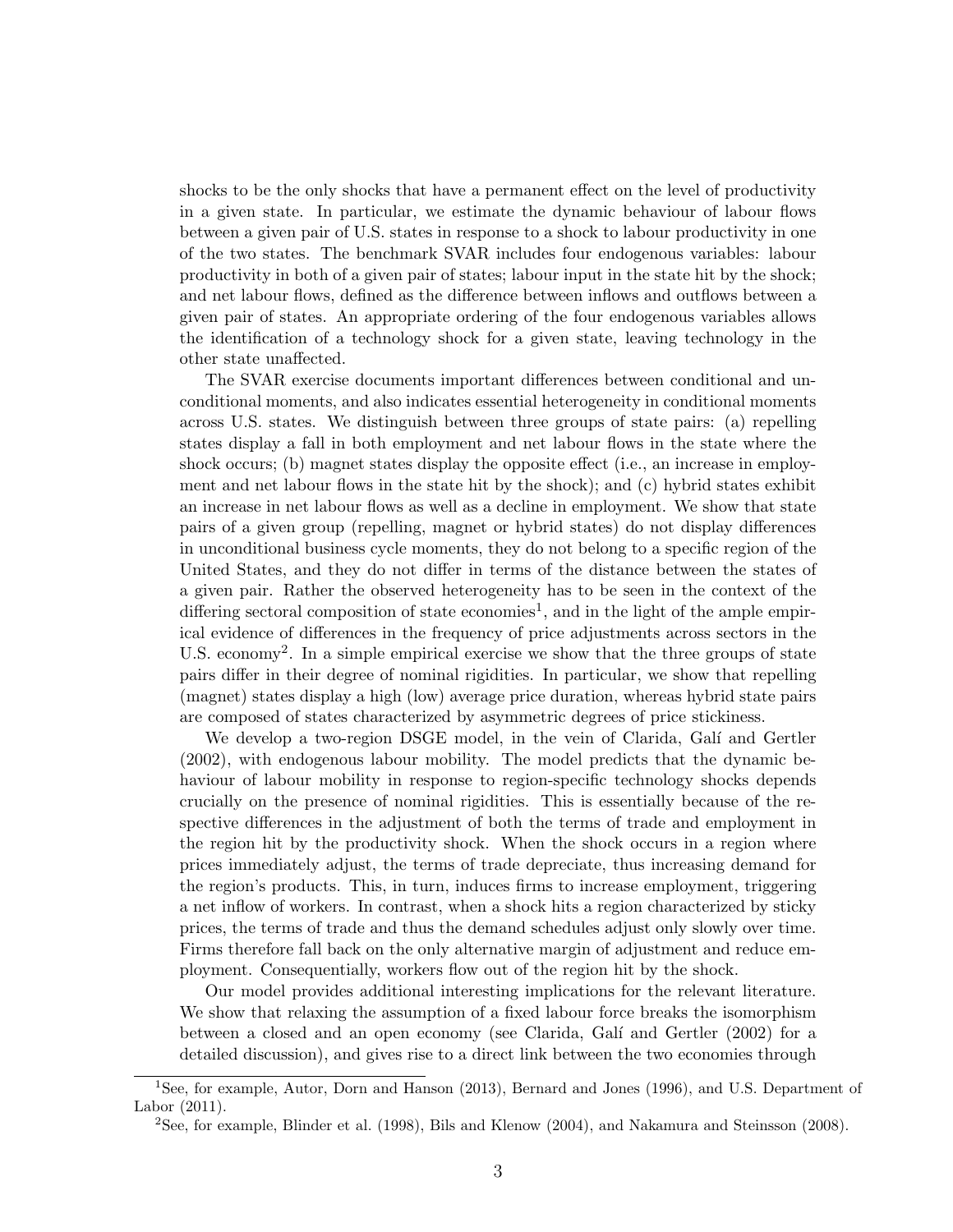the mobile labour force. The spillover effect of the region-specific productivity shock on the other region depends crucially on the direction of the resulting labour flows: when the productivity increase provokes an outflow of workers from the region where the shock occurs, employment in the other region increases, which in turn stimulates production. We refer to this as a positive spillover. A negative spillover explains the opposite situation, i.e., labour flowing into the region hit by the shock and therefore reducing the number of available workers in the other region. In conclusion, labour mobility is an important phenomenon to be taken into account for questions regarding stabilization policies.

This paper relates to several contributions in the field. While most of the empirical macroeconomic literature evaluating the effect of technology shocks focuses on the analysis of aggregate data, some contributions provide evidence of the conditional dynamics of employment at a more disaggregated level, concluding that the contractionary effect of technology shocks is much stronger for firms or industries with stickier prices (e.g., Chang and Hong (2006), Marchetti and Nucci (2005), and Franco and Philippon (2007)). The empirical analysis in this paper, using state-level macro data, confirms this evidence. In line with the relevant migration literature, differences in equilibrium wages are the key trigger for workers' mobility in our model. As it has been pointed out and empirically confirmed by many studies, starting with Hicks (1963) and Greenwood (1975), respectively, differences in wages are key in explaining labour mobility. More recently, some theoretical contributions have examined the implications of immigration at business cycle frequencies: Mandelman and Zlate (2012) analyze the business cycle fluctuations of unskilled migration from Mexico to the United States, while Bentolila, Dolado and Jimeno (2008) study the implications of the presence of immigrants on the New Keynesian Phillips curve in Spain. This paper differs from those contributions in two respects: first, a mobile labour force by nature has two ends such that a comprehensive understanding of labour mobility requires that in-depth attention be paid to both the origin and the destination locations in a general equilibrium approach. In our two-region model we therefore allow for labour flows in both directions. Second, we explicitly study conditional business cycle moments.

The paper proceeds as follows: Section 2 presents the empirical evidence. In Section 3, we develop the theoretical model and study its dynamics. We provide concluding remarks in Section 4.

# 2 A SVAR with Labour Mobility

In this section we provide empirical evidence of the dynamic effects of state-specific labour productivity shocks on labour mobility across U.S. states, using available annual data on state-to-state migration for the 1976–2008 period. We identify permanent shocks to state-specific technology, falling back on the long-run identification scheme in Galí (1999). Specifically, we estimate the dynamic responses of net labour flows and employment for a given pair of U.S. states after a shock to labour productivity in either of the two states.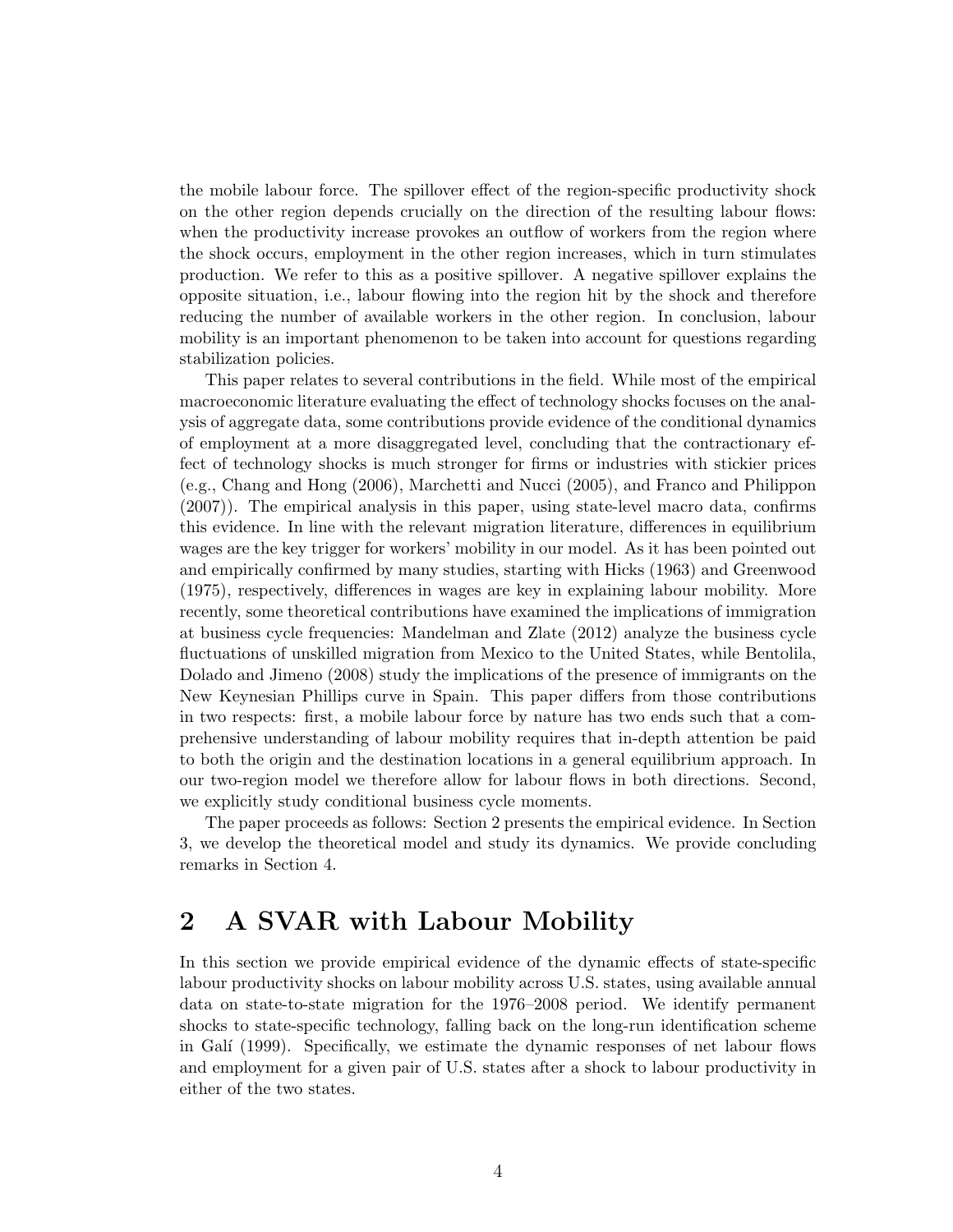#### 2.1 Variable Definitions and Data

The vector of observables for a given pair of states  $i$  and  $j$  is given by

$$
Y_t = [\Delta x_{i,t}, \Delta x_{j,t}, \Delta n_{j,t}, \Delta n e_{j i,t}]'
$$
\n(2.1)

All variables are defined in log differences. Furthermore, and as we will discuss in further detail, state-specific employment and output are defined as logarithmic deviations from the respective aggregate U.S. variable. Consequentially,  $\Delta x_{i,t}$  denotes labour productivity in state  $i$  at time  $t$  relative to aggregate U.S. labour productivity, and  $\Delta n_{j,t}$  stands for employment in state j relative to aggregate U.S. employment.  $\Delta net_{ji,t}$  captures net labour flows from state *i* to state  $j^3$ :

$$
\Delta net_{ji,t} = \Delta log \left( \frac{Inflows_{ji,t}}{Outflows_{ji,t}} \right)
$$

Our data include 48 states in the United States, excluding Alaska, the District of Columbia and Hawaii. The baseline labour productivity series for each state are constructed by subtracting the log of employment from the log of the gross state product. Data on gross state products and employment are taken from the Bureau of Economic Analysis (BEA). Data on net labour flows across U.S. states are obtained from the Internal Revenue Service (IRS) and are based on year-to-year address changes reported on individual income tax returns filed with the IRS. Net flows for a given state pair are defined as the difference between inflows and outflows. Inflows measure the number of families (including the tax filer, its spouse and all dependants) who moved from a given state i to state j, and outflows the number of families leaving state i for state j. Our data for migration flows provide information about net labour flows for all 1,128 possible state pairs among the 48 states under consideration. We focus on 226 state pairs encompassing up to the 80th percentile of aggregate labour flows over all 48 states and for the entire period of interest, and show that our results are robust to accounting for all possible state pairs. For each of the 226 state pairs, we identify a labour-augmenting technology shock, separately in each state, and study its effect on net labour flows, i.e., we consider 452 specifications.

The transformation of state-specific variables into logarithmic deviations from the aggregate value of the same variable relates to our identification strategy. The appropriate definition of state-specific variables is important for the identification of statespecific technology shocks. As suggested in Blanchard et al. (1992), we assume that state-specific variables depend both on a common shock (related to the respective aggregate U.S. variable) and on an idiosyncratic shock. Therefore, labour productivity in a given state  $i$  follows

$$
\Delta X_{i,t} = \alpha_i + \beta_i \Delta X_{US,t} + v_{i,t}
$$

where  $\Delta X_{i,t}$  is the log difference of labour productivity in state i at time t (not the log difference of relative labour productivity in state i, which we denoted  $\Delta x_{i,t}$  earlier),

<sup>3</sup>Aggregate inflows are equal to aggregate outflows, thus defining net flows for a given state pair relative to aggregate net flows is superfluous. Our results are robust to an alternative specification, defining net flows relative to the corresponding state population.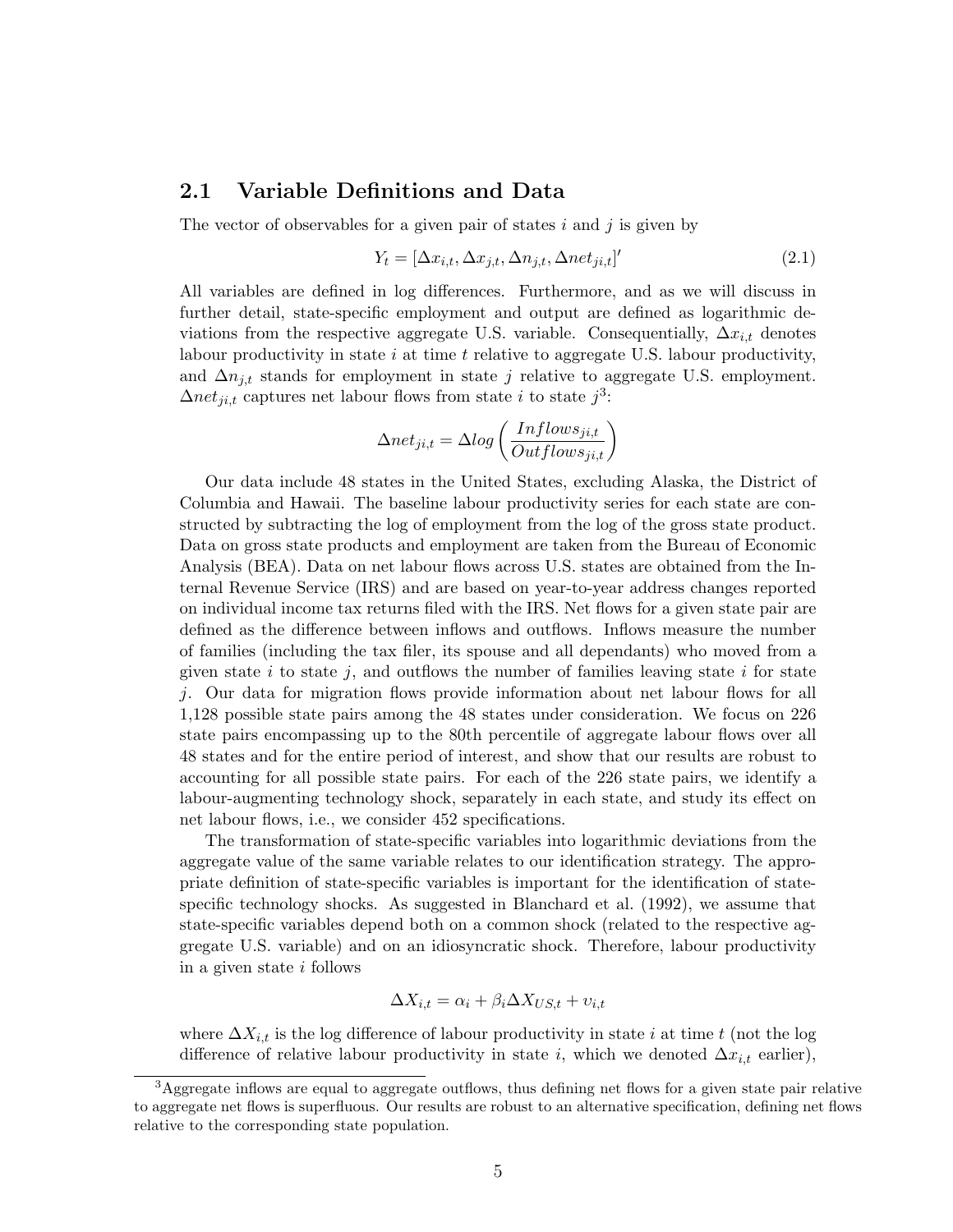$\Delta X_{US,t}$  is the log difference of U.S. labour productivity, and  $v_{i,t}$  is an idiosyncratic disturbance term. We use annual data from 1976–2008 for each state under consideration to determine the extent that states differ in their elasticity to common shocks. For most states, we cannot reject that  $\beta_i = 1$ , such that we use simple log differences as a measure for state-specific variables<sup>4</sup>.

#### 2.2 Bilateral SVAR

Following Galí (1999), we identify a labour productivity shock in a given state  $i$ , based on the assumption that only this shock can have a permanent effect on the level of labour productivity in i. Consider the following SVAR:

$$
A_0 Y_t = A_1 Y_{t-1} + A_2 Y_{t-2} + \dots + A_p Y_{t-p} + \varepsilon_t \tag{2.2}
$$

where  $Y_t$  is the vector of observables as defined in  $(2.1)$ ; matrix  $A_0$  captures contemporaneous relationships between the variables; and  $\varepsilon_t$  is a vector of structural shocks with a diagonal covariance matrix, i.e.,  $E_t(\varepsilon_t \varepsilon_t') = I$ . The structural model (2.2) can be rewritten in a more general form:

$$
A(L)Y_t = \varepsilon_t
$$

where  $A(L) = A_0 - A_1 L^1 - ... - A_p L^p$  is a polynomial in the lag operator. Assuming that the vector of observables can be expressed as a (possibly infinite) distributed lag of all disturbances, the structural model can be written as an  $MA(\infty)$ :

$$
\begin{bmatrix}\n\Delta x_{i,t} \\
\Delta x_{j,t} \\
\Delta n_{j,t} \\
\Delta net_{j,t}\n\end{bmatrix} = \begin{bmatrix}\nC^{11}(L) & C^{12}(L) & C^{13}(L) & C^{14}(L) \\
C^{21}(L) & C^{22}(L) & C^{23}(L) & C^{24}(L) \\
C^{31}(L) & C^{32}(L) & C^{33}(L) & C^{34}(L) \\
C^{41}(L) & C^{42}(L) & C^{43}(L) & C^{44}(L)\n\end{bmatrix} \begin{bmatrix}\n\varepsilon_t^1 \\
\varepsilon_t^2 \\
\varepsilon_t^3 \\
\varepsilon_t^4\n\end{bmatrix} = C(L)\varepsilon_t
$$

where  $\{\varepsilon_t^1\}$  and  $\{\varepsilon_t^2\}$  denote, respectively, the sequence of technology shocks in the two states of a given pair<sup>5</sup>. Our identification restriction is that the structural shocks  $\{\varepsilon_t^3\}$  and  $\{\varepsilon_t^4\}$  do not have permanent effects on labour productivity, employment and net flows, thus the matrix of long-run multipliers,  $C(1)$ , is lower triangular, i.e.,  $C^{12}(1) = C^{13}(1) = C^{14}(1) = C^{23}(1) = C^{24}(1) = C^{34}(1) = 0.6$  For each state pair, we identify the structural shock<sup>7</sup>  $\{\varepsilon_t^2\}$  that affects only labour productivity in state

<sup>4</sup>Considering the same regression for employment and the gross state product, we confirm the finding that the elasticity to common shocks in most of the states is not significantly different from one (at the 5 per cent significance level).

<sup>&</sup>lt;sup>5</sup>Our results are robust to changes in the order of employment and net labour flows.

<sup>&</sup>lt;sup>6</sup>The specification of our SVAR is based on the assumption that labour productivity is integrated of order one, so that first-differencing is necessary to achieve stationarity. This assumption is motivated by the outcome of standard augmented Dickey Fuller tests that do not reject the null of a unit root in the levels, but reject the same null when applied to the first-differences (at the 5 per cent significance level).

<sup>7</sup>To ensure that we identify the same shock for a given state, independently of the corresponding partner state, we compute the correlation among all labour productivity shocks that we have identified for a given state. For the vast majority of states, the mean correlation over all identified shocks lies between 0.81 and 0.99. The state with the lowest mean correlation (0.61) is Indiana.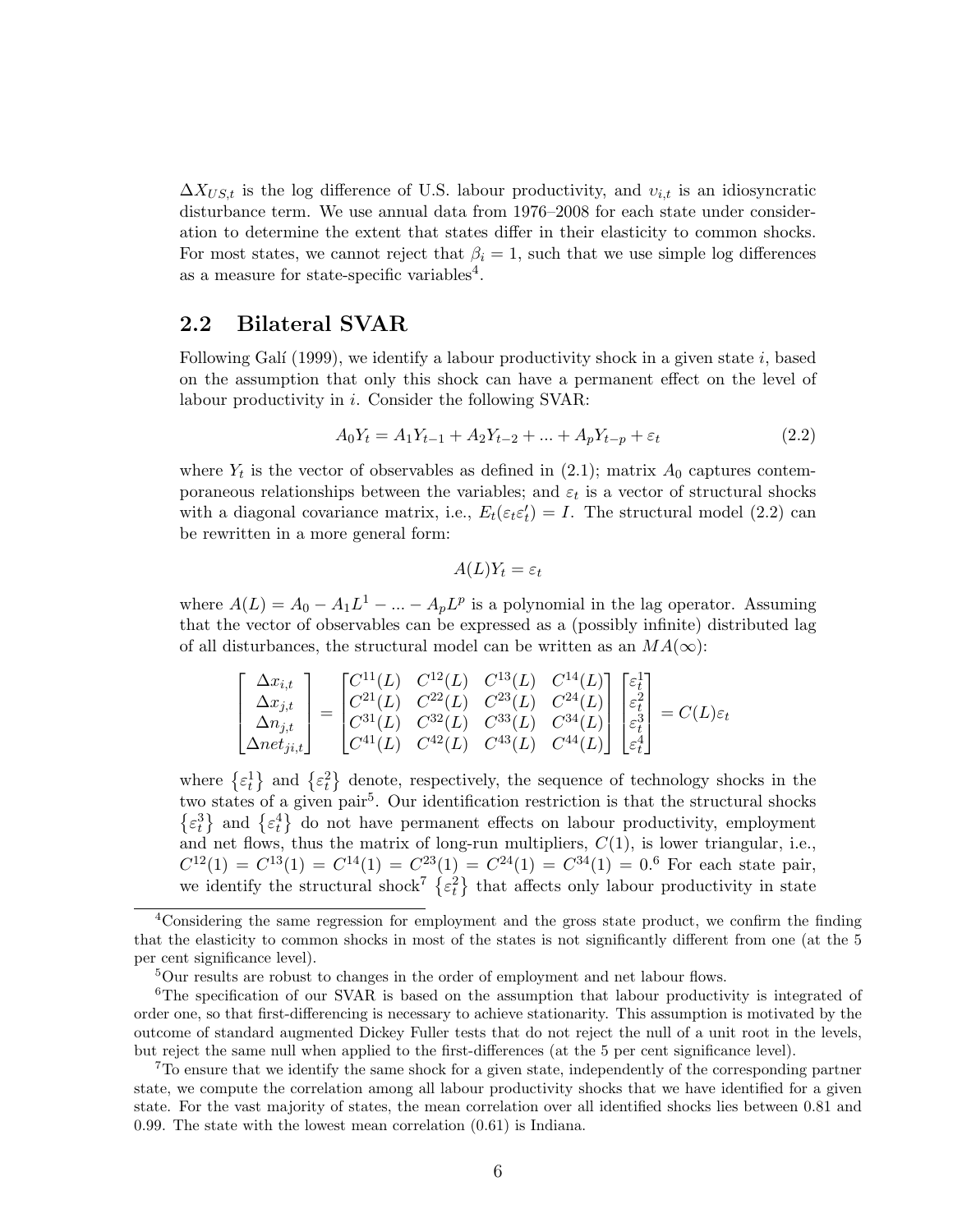$j$  and leaves labour productivity in state i unaffected in the long run. The employed definition of state-specific variables excludes the possibility of these structural shocks being driven by movements related to the aggregate U.S. economy<sup>8</sup>.

We impose the long-run identification restrictions in a standard way: First, we define the reduced-form model corresponding to our SVAR. Assuming the matrix of contemporaneous relationships,  $A_0$ , to be invertible allows the pre-multiplication of both sides of the SVAR model, (2.2), by  $A_0^{-1}$ . Defining  $\phi_p = A_0^{-1}A_p$  for for a given lag length  $p$ , and establishing the relationship between structural and reduced-form shocks,  $A_0^{-1} \varepsilon_t = u_t$ , the reduced-form model states

$$
Y_t = \phi_1 Y_{t-1} + \phi_2 Y_{t-2} + \dots + \phi_p Y_{t-p} + u_t
$$

Second, we orthogonalize the reduced-form shocks by Cholesky decomposition, i.e.,  $(A_0^{-1})$  $(A_0^{-1})' = E_t(u_tu'_t)$ . According to the standard information criteria<sup>9</sup>, the optimal number of lags,  $p$ , is equal to one. We estimate the reduced-form model by ordinary least squares (OLS). The long-run effect of  $u_t$ ,

$$
E\left[\sum_{s=0}^{\infty} Y_t \mid u_t\right] = \left[1 + \phi_1 + \phi_1^2 + \dots + \phi_1^{\infty}\right] u_t
$$

$$
= (I - \phi_1)^{-1} u_t,
$$

together with the relation between structural and reduced-form shocks, allows us to recover the matrix of long-run multipliers, on which we impose our identifying assumptions:

$$
C(1) = (I - \phi_1)^{-1} A_0^{-1}
$$

#### 2.3 Results

Table 1 reports estimates of aggregate correlations between employment, the gross state product (GSP), labour productivity and net labour flows. The estimated unconditional correlations are consistent with the relevant empirical literature. In particular, as emphasized in Molloy and Wozniak (2011), we confirm that internal migration is procyclical. Aggregate conditional moments of employment and labour productivity are consistent with the findings in Galí (1999): the conditional correlation between labour productivity and employment is large and negative<sup>10</sup>. Interestingly, technology

<sup>&</sup>lt;sup>8</sup>We test for cointegration of labour productivity in states i and j for all state pairs under consideration. We use both the Johansen Test and the Engle-Granger test. Out of 226 state pairs, 3 are tested positively for cointegration of  $x_{i,t}$  and  $x_{j,t}$  using the Johansens' Test; 2 out of 226 state pairs are tested positively for cointegration of  $x_{i,t}$  and  $x_{j,t}$  using the Engler-Granger test. Only one state pair displays cointegration of labour productivities for both tests. We thus conclude that generally cointegration between  $x_{i,t}$  and  $x_{j,t}$  is not an issue.

<sup>9</sup>We test the appropriate lag length using the Akaike information criterion, the Schwarz/Bayesian criterion and the Hannan-Quinn information criterion. All three criteria suggest  $p = 1$  to be the optimal number of lags.

<sup>&</sup>lt;sup>10</sup>Aggregating our state-level data and running the same bivariate SVAR as in Galí (1999) yields almost identical results, even though the time period considered in this paper is different.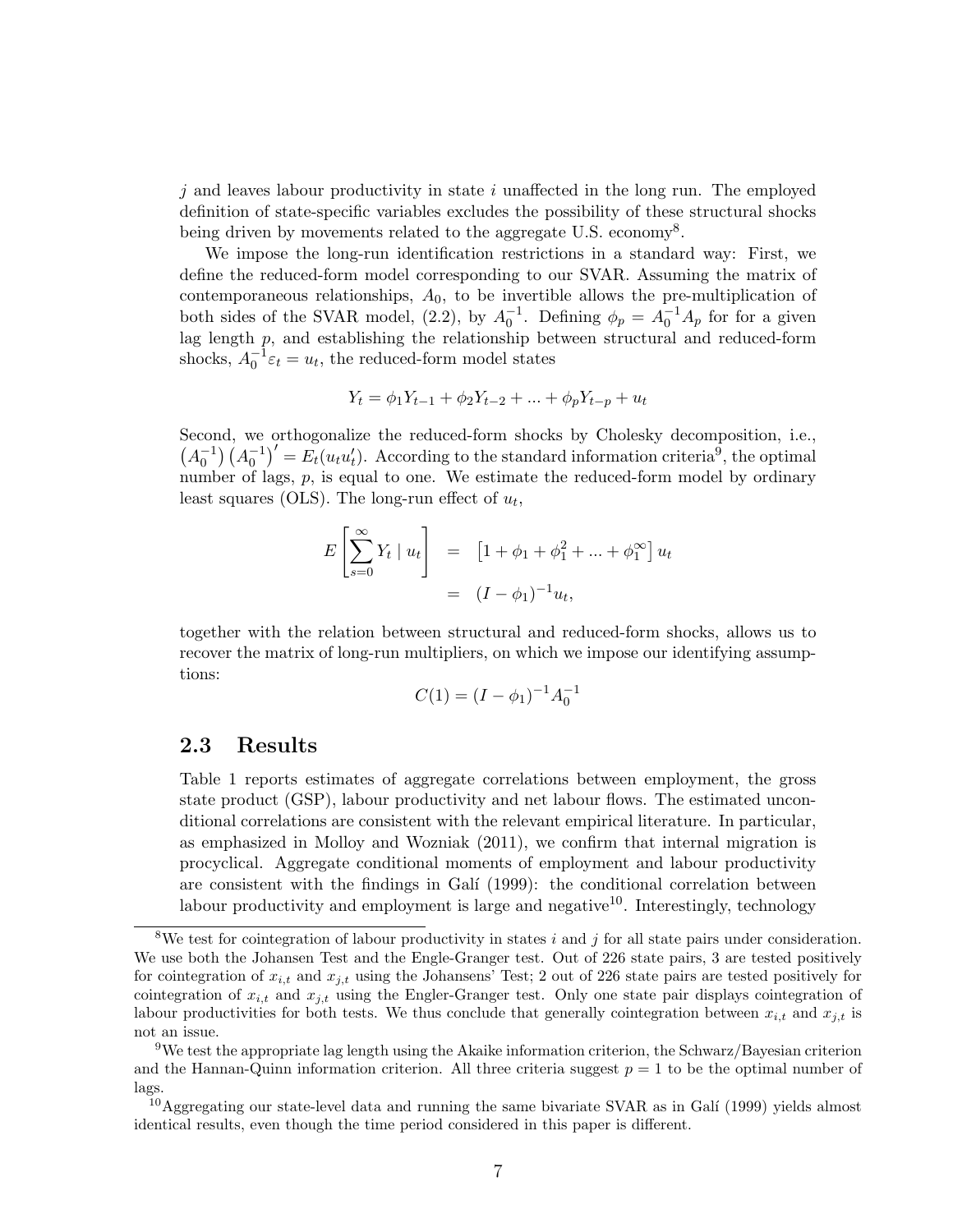shocks induce people to relocate geographically in a way that is different from unconditional moments of labour mobility. In particular, aggregate conditional moments reveal that, after a technology shock, aggregate labour flows tend to be lower, whereas unconditionally net flows comove with labour productivity and GSP. Thus, comparing conditional and unconditional moments yields the exact opposite picture of labour flows, which provides an additional motive for studying unconditional moments.

To assess the role of the identified technology shocks in state-specific fluctuations, we perform a variance decomposition. Figure 1 (a) reports the percentage of forecast error variance due to technology shocks over all state pairs, at horizons of 1 to 10 years. Roughly 60 per cent of the one-step-ahead forecast error variance in GSP is accounted for by state-specific technology shocks. In contrast, these shocks account for a much smaller percentage of the one-step-ahead forecast error variance in employment and net labour flows (15 and 10 per cent, respectively).

Even though the presented evidence apparently provides a uniform picture for aggregate conditional moments across U.S. states, we observe important heterogeneity in the estimated impulse response functions at the state-pair level. In particular, we distinguish three patterns for the estimated impact behaviour of both net flows and employment in the state hit by a positive technology shock $^{11}$ :

- Repelling states: negative impact reaction of net flows and employment
- Magnet states: positive impact reaction of net flows and employment
- Hybrid states: positive impact reaction of net flows, negative impact reaction of employment

In what follows, we analyze the impact responses of employment and net flows for each of the three identified patterns, exemplified through the respective state pair capturing the biggest fraction in total state-to-state moves during the 1976–2008 period.

#### 2.3.1 Repelling States

For 133 state pairs representing 34 per cent of total moves across all 48 states between 1976 and 2008, we estimate a negative impact reaction of both net flows and employment in the state hit by the productivity shock. The impulse response functions to the identified labour productivity shock for the state pair Florida and New York are illustrated in Figure 2 (a). In response to a positive technology shock in New York, labour productivity increases by 1.2 per cent, eventually stabilizing at a level somewhat higher than before the shock. GSP also experiences a permanent increase, with the initial increase of 1.1 per cent to be more gradual than that of productivity. The gap between the initial increase in labour productivity and the smaller increase in GSP is reflected in a significant fall in employment (-0.1 per cent on impact). The fall in employment in New York coincides with a significant fall in net flows between Florida

<sup>&</sup>lt;sup>11</sup>The focus on all state pairs within the 80th percentile of aggregate state-to-state labour flows does not affect the results. In particular, the relative size of the groups, measured either in terms of the number of state pairs or in terms of aggregate labour flows, remains unaffected when expanding the analysis to all possible state pairs. The 226 state pairs under consideration are therefore to be considered a good representation of the state-to-state labour flows in the United States between 1976 and 2008.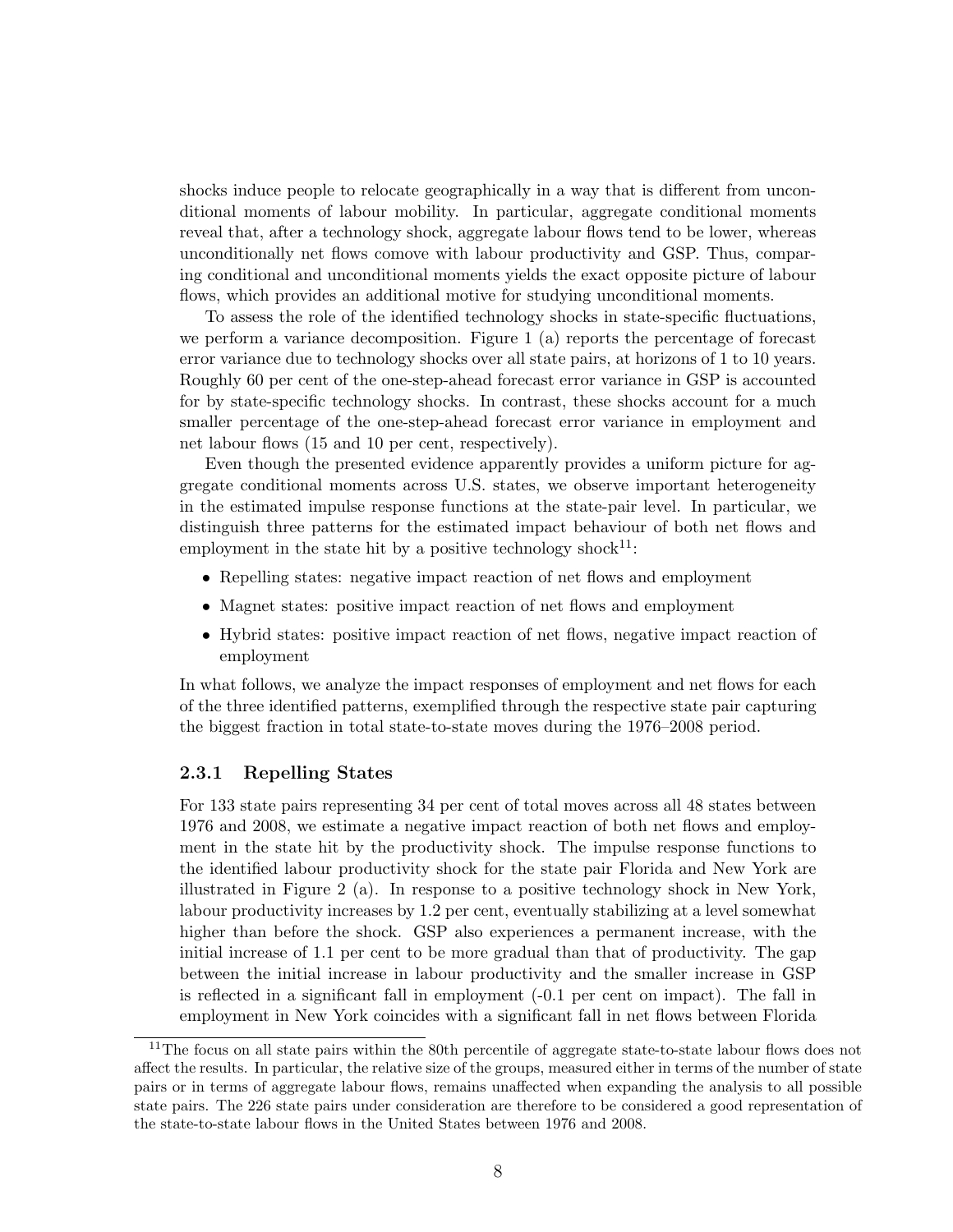and New York of 4.36 per cent on impact. The technology shock in New York thus implies a fall of 4.36 per cent in the ratio of inflows to outflows from New York to Florida, which can be interpreted as a fall in inflows and/or an increase in outflows. The productivity shock in New York repels workers from the labour market in New York such that inflows from Florida decrease and/or outflows to Florida increase.

#### 2.3.2 Magnet States

The second pattern we observe is an estimated positive impact reaction of both net flows and employment in the state where we identify the shock. These dynamics are observed in 155 state pairs capturing 15 per cent of total state-to-state moves. Figure 2 (b) displays the estimated impulse response functions for the state pair Texas and Ohio. In response to a positive technology shock, labour productivity in Ohio increases by 1.65 per cent on impact. GSP also increases, with the impact response of 1.84 per cent to be slightly more persistent than the one of labour productivity. The difference between the two impact responses is the result of an increase in employment of 0.19 per cent on impact. In addition to the persistent increase in employment in Ohio, net flows from Texas increase by 3.24 per cent on impact. After the productivity shock, the labour market in Ohio becomes relatively more attractive such that inflows from Texas increase and/or outflows to Texas decline.

#### 2.3.3 Hybrid States

Finally, we identify a third pattern where the dynamic reactions of employment and labour flows go in opposite directions. For 123 state pairs encompassing 26 per cent of total state-to-state moves between 1976 and 2008, we estimate an increase in net labour flows and a fall in employment in the state experiencing a productivity shock<sup>12</sup>. Figure 2 (c) displays the estimated impulse responses for the state pair Texas and California. After a positive technology shock in California, labour productivity increases by 0.68 per cent on impact. GSP increases by slightly less, 0.51 per cent on impact. The difference between the two impact responses is the result of a fall in employment by -0.17 per cent on impact. Despite the significant fall in employment, the productivity shock attracts more workers, such that inflows from Texas rise and/or outflows to Texas decrease.

#### 2.4 Regional and Structural Differences

One explanation that naturally lends itself to account for the observed heterogeneity in labour flows is that regional or structural differences cause economies of given states to behave differently along the business cycle. When comparing (unconditional) business

 $12$ For the remaining 41 state pairs, representing less than 5 per cent of aggregate labour flows in the period of interest, the estimated impact responses to a technology shock are positive for employment and negative for net flows. Along with the small number of state pairs belonging to this group, none out of the 41 state pairs displays significant impact reactions of both employment and net flows. This fourth group can therefore be considered negligible both quantitatively and qualitatively. We abstract from it for the rest of the paper.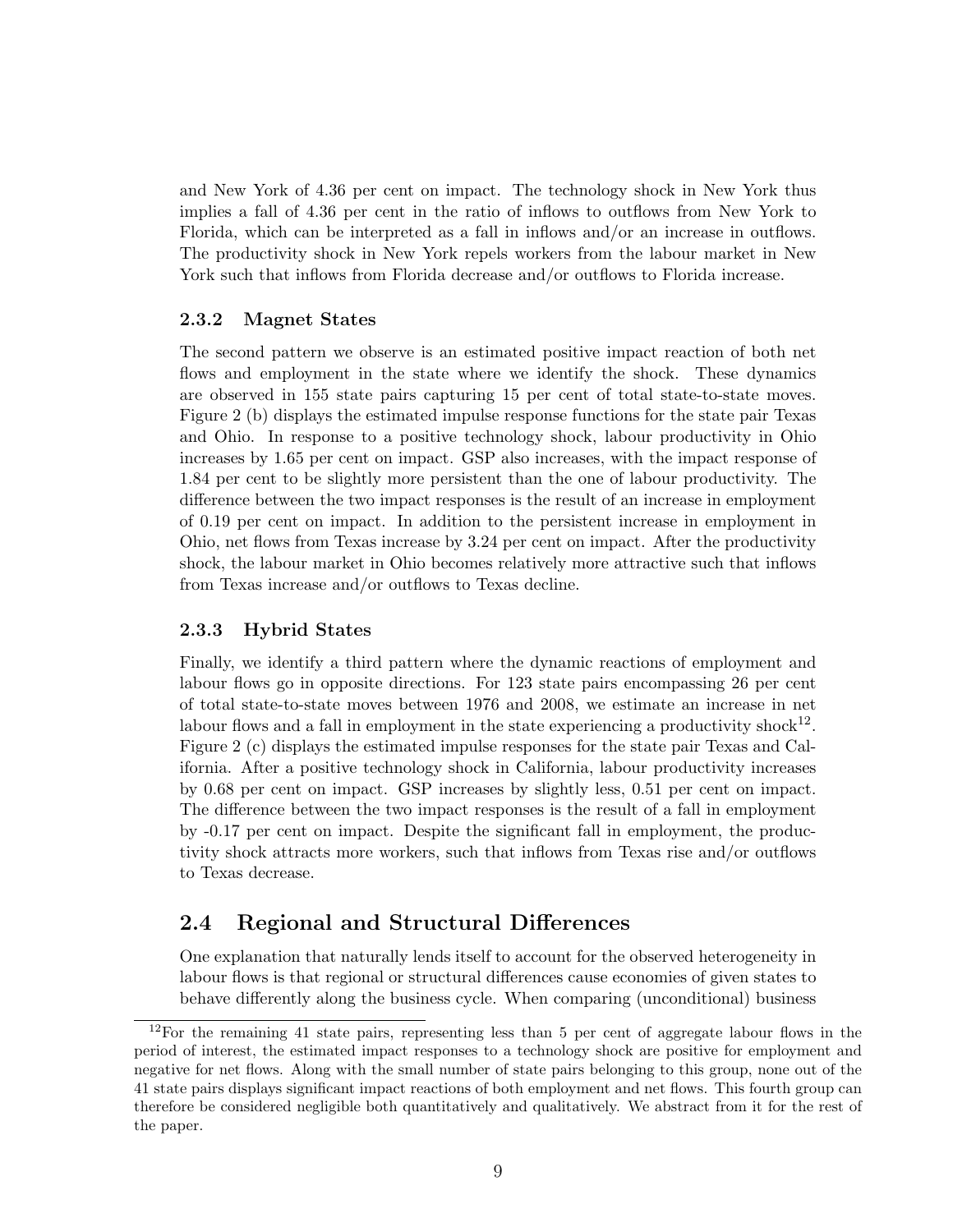cycle moments across the three groups (repelling, magnet and hybrid states), we do not find any significant differences. Table 2 shows that the three groups are not characterized by differences in volatilities. As shown in the results presented in Table 3, all three groups are characterized by a positive correlation between employment and net labour flows (ranging from 0.38 to 0.43), between employment and GSP (ranging from 0.58 to 0.65) and between GSP and net labour flows (ranging from 0.21 to 0.27). The correlation between productivity and net flows is positive but rather low. The only difference across groups lies in the correlation between productivity and employment, which is very small and slightly negative for repelling and hybrid states, respectively. For magnet states, the unconditional correlation of labour input and productivity is small, but slightly positive. These values are in line with the near-zero correlation found in the literature. Finally, we do not find significant differences in terms of the variance decomposition across the three groups (see Figures 1 (b)–(d)). Overall, we conclude that differences in business cycle moments do not explain the observed heterogeneity in the dynamics after a state-specific labour-augmenting productivity shock.

Regardless of structural differences, one might think of the geographical location of the states in a given pair as a possible explanation for the documented differences in the dynamics. Figures 3 (a)–(c) provide a graphical summary of all state pairs per group. This simple graphical exercise illustrates that states belonging to each of the three groups are spread across the entire United States, allowing geographical differences to be ruled out as an explanation for the observed heterogeneity in the dynamics after a technology shock. Moreover, we consider the proposed classification of states in Blanchard et al. (1992) to further analyze the possibility that regional trends are the cause of the observed heterogeneity. In particular, we consider the following clusters of states: New England, Middle Atlantic and coal countries, Rust Belt, Sun Belt, farm states and oil states. In addition, we consider states with a high level of defense dependency, according to Ellis, Barff and Markusen (1993). We find that all farm states are classified as magnet states. Other than that, for all other state clusters under consideration, we do not find any concentration in any of the three groups.

Finally, distance plays an important role in migration decisions and is usually referred to as a serious deterrent to migration. To rule out different groups reflecting differences in the distance between origin and destination state, we consider the share of state pairs within each group that are neighbour states. We find that this share is remarkably similar across the three groups: 29 per cent of the state pairs classified as repelling states are neighbour states, and for magnet and hybrid states, this share is 25 per cent and 28 per cent, respectively.

#### 2.5 Price Duration of States

From Galí (1999) we learn that nominal rigidities are crucial in explaining the responses of labour input after a positive technology shock. For our state-level analysis, two additional facts may play an important role. First, there is ample evidence that the frequency of price adjustments differs substantially across industries in the U.S.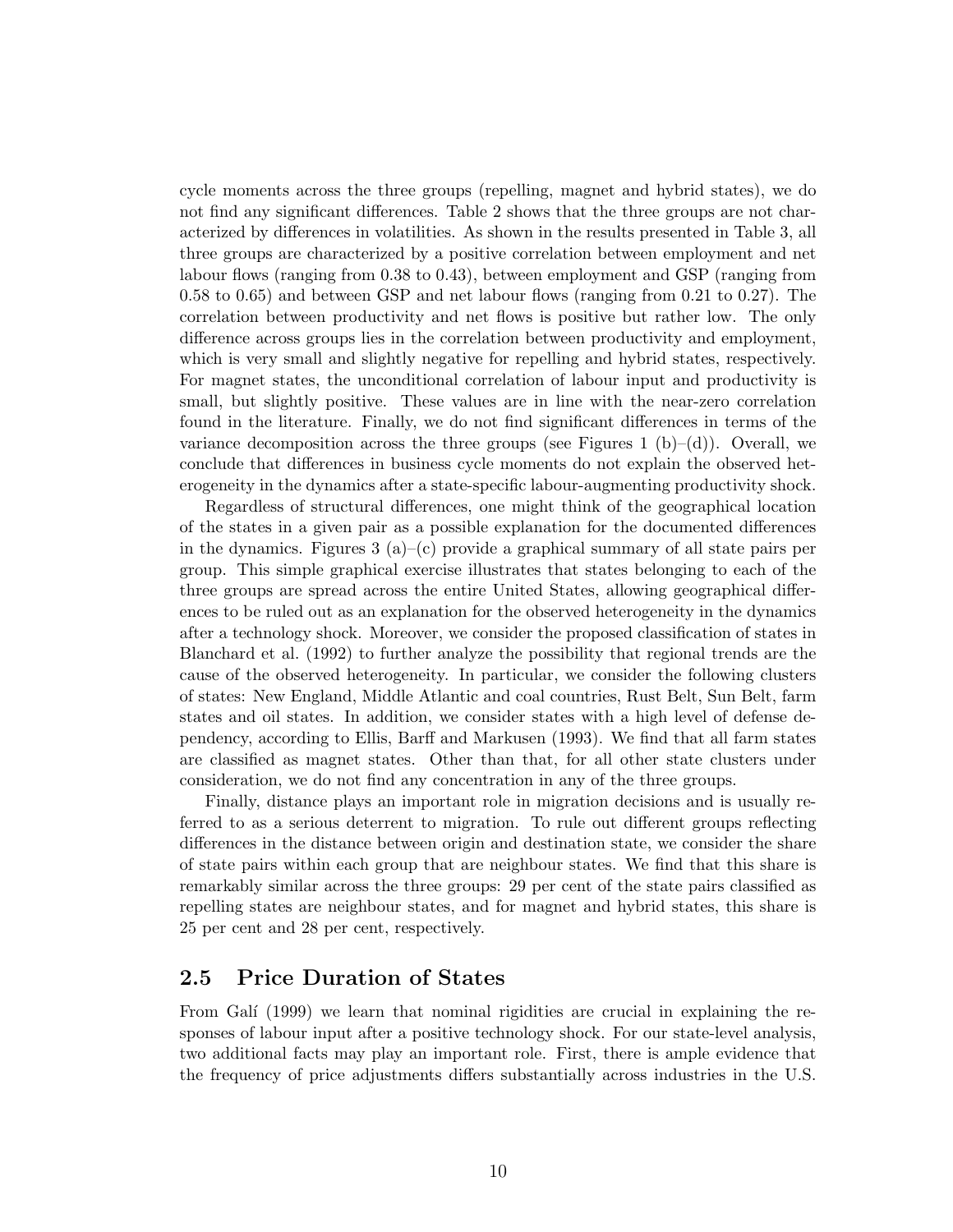economy<sup>13</sup>. And second, different states rely more or less on different industries<sup>14</sup>. Combining these two facts leads to the assertion that the aggregate degree of nominal rigidities possibly differs across U.S. states. We empirically explore these two dimensions, the differences in average price duration per industry and the different sectoral compositions across state economies, and show that states classified as repelling (magnet) form part of a pair in which both states are characterized by rather high (low) price duration, and that hybrid states belong to pairs exhibiting asymmetries in the degree of price stickiness.

Ideally, we would use data on labour mobility across states at the industry level. Since such data are not available, we are missing information about the relative contribution of a given industry to total labour flows into and out of a given state. Our working assumption is that labour flows across a given pair of states are proportional to the importance of a given industry in a given state, i.e., more important industries amount to bigger labour flows. To define the relative importance of a given industry in a particular state, we use four different measures, based on employment, wages, the number of establishments and the value added at the industry level, defined according to the 2007 North American Industry Classification System (NAICS). Table 4 provides a detailed description of all four measures. For each of the four measures, we consider all industries up to the 75th percentile as an approximation of the most important industries in a given state. For example, using observations for the number of employees per industry and state, we define the industries within the 75th percentile of all industries in a given state, i.e., the most employee-intensive industries in each state. Our assumption thus implies that labour flows take place predominantly across industries that are relatively more employee-intensive than others<sup>15</sup>.

In order to compute the average price duration of a given industry, we use data from Nakamura and Steinsson (2008), providing the median price duration for a wide range of product categories included in the CPI basket over the 1998–2005 period. We match the roughly 270 product categories to one or several of a total 19 industries, according to the  $2007 \text{ NAICS}^{16}$ . We use the weight of a given product category in the CPI basket to compute the median price duration for a given industry. Table 5 provides a summary for the computed price durations over all industries, which range from 0.6 months for Mining up to 22.4 months for Retail Trade<sup>17</sup>.

<sup>13</sup>See, for example, Blinder et al. (1998), Bils and Klenow (2004), and Nakamura and Steinsson (2008).

<sup>&</sup>lt;sup>14</sup>See, for example, Autor, Dorn and Hanson (2013), Bernard and Jones (1996), and U.S. Department of Labor (2011).

<sup>&</sup>lt;sup>15</sup>One possible alternative way of defining the most important industries is by considering volatilities rather than averages. For example, instead of using the ratio of annual average employment per industry and state, and total GSP in the same state (Measure 1 in Table 4), we consider the standard deviation of the latter. Overall, when using volatilites of our four measures for the most important industries, the results are not affected qualitatively.

 $16$ For example, according to the 2007 NAICS, the product category "potatoes" appears in both the Agriculture, Forestry, Fishing and Hunting, and Manufacturing industries, thus the median price duration of potatoes is taken into account for both industries.

<sup>&</sup>lt;sup>17</sup>Chang and Hong (2006) do a similar exercise with data for the Manufacturing industry only. They use data from Bils and Klenow (2004), whereas we base our calculations on data from Nakamura and Steinsson (2008). Nevertheless, Chang and Hong (2006) find an aggregate price duration for the aggregate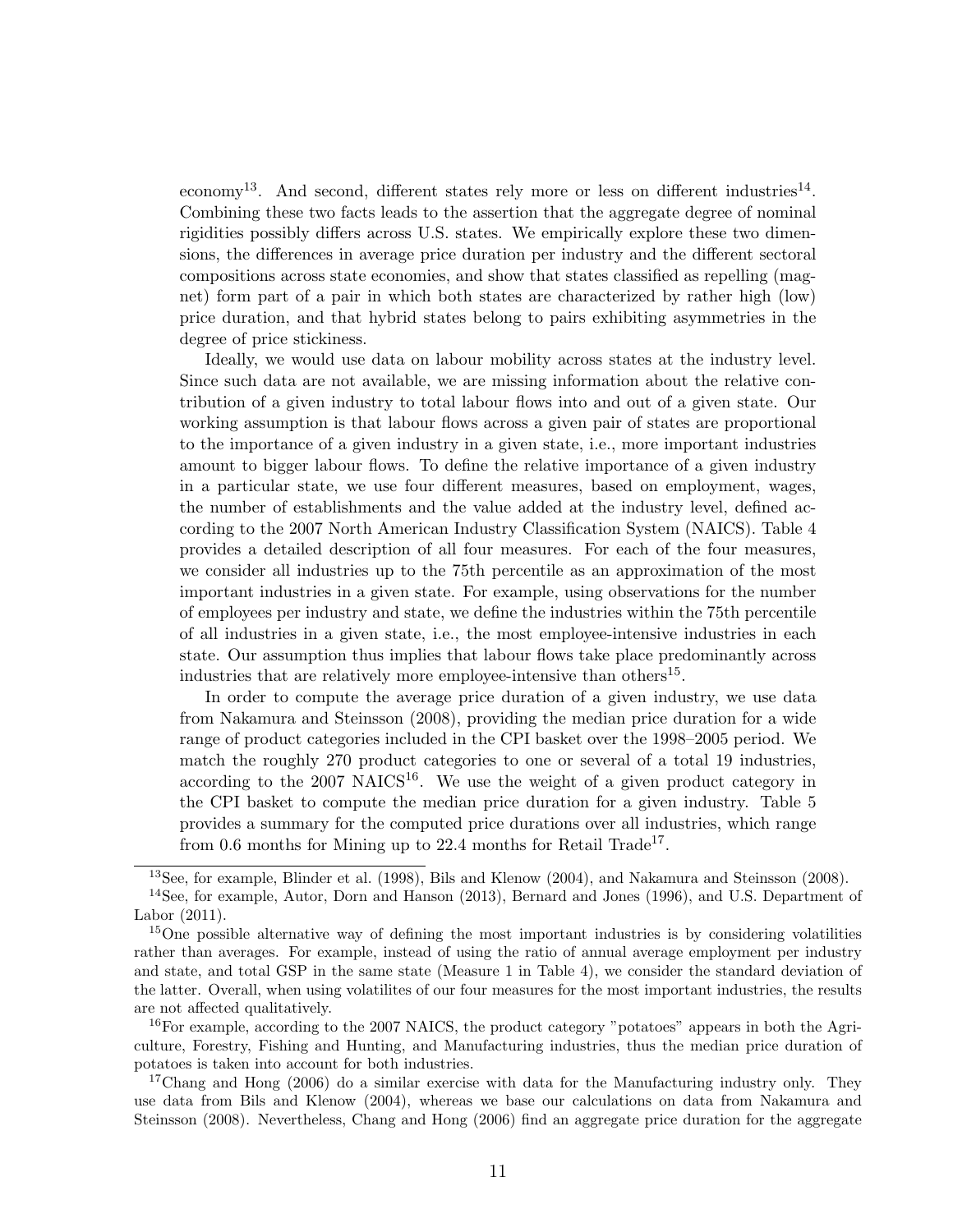For each state, we then match the industry composition with the corresponding price durations in order to have a measure for the aggregate nominal price rigidities at the state level. We calculate the aggregate price duration as the weighted average of the price duration for the most important industries in each state, with the weight being defined according to one of the four measures.

Given the aggregate price duration for each state, we define the average price duration over all states and use it as a threshold price duration in order to classify states as either sticky or flexible<sup>18</sup>. States for which the average price duration of the most important industries lies above (below) the threshold price duration are classified as sticky (flexible). We then distinguish between state pairs where both states are defined as sticky, state pairs with both states classified as flexible, and asymmetric state pairs composed of one flexible and one sticky state. As shown in Table 6, there is a strong relation between the documented differences in dynamics across the three groups, and both the level of nominal price rigidities of both states and the relative price rigidity across the states of a given pair. For all four measures, between 60 and 75 per cent of repelling states belong to a pair in which both states are classified as sticky. The remaining 25 to 40 per cent are either state pairs in which both states are flexible or state pairs exhibiting asymmetries in price duration. For magnet states, we find that, according to the measure defining the most important industries, between 61 and 85 per cent of states belong to pairs where both states are defined as flexible. Finally, 69 to 83 per cent of all hybrid states belong to pairs composed of two states characterized by different price durations.

The respective state pairs with the biggest fraction in aggregate labour flows, analyzed in Section 2.3, are classified accordingly, for all four measures used to define the most important industries. The state pair Florida and New York is classified as sticky, Ohio and Texas are a flexible state pair, and our example state pair for asymmetries in price rigidities consists of California, which is classified as sticky, and Texas, which is flexible according to the data. Moreover, as noted in Section 2.4, all farm states are classified as magnet states. This observation is consistent with our computations finding that the median price duration for the industry Agriculture, Forestry, Fishing and Hunting is 2.34 months, which lies at the lower bound of all 19 industries under consideration. We therefore conclude that the observed heterogeneity in the dynamics of employment and net labour flows after a technology shock are consistent with the observed differences in the aggregate state-level price duration.

The insights we gain from the SVAR exercise lead to two conclusions. First, labour mobility exhibits significant dynamics in response to technology shocks. Technology shocks thus induce people to reallocate geographically, in a way that is different from unconditional labour mobility. Second, the conditional dynamic behaviour of net labour flows and employment differs across U.S. states in a way that can be explained with differences in nominal price rigidities. In the following section, we build a two-region model with endogenous labour mobility. We calibrate the model econ-

manufacturing industry of 3.4 months, which is very close to the 3.57 months resulting from our computations.

<sup>&</sup>lt;sup>18</sup>Results are robust to using alternative definitions of the threshold price duration. In particular, we consider median price duration or the weighted average price duration of the most important industries over all states, where the weight is defined by the GSP of a given state.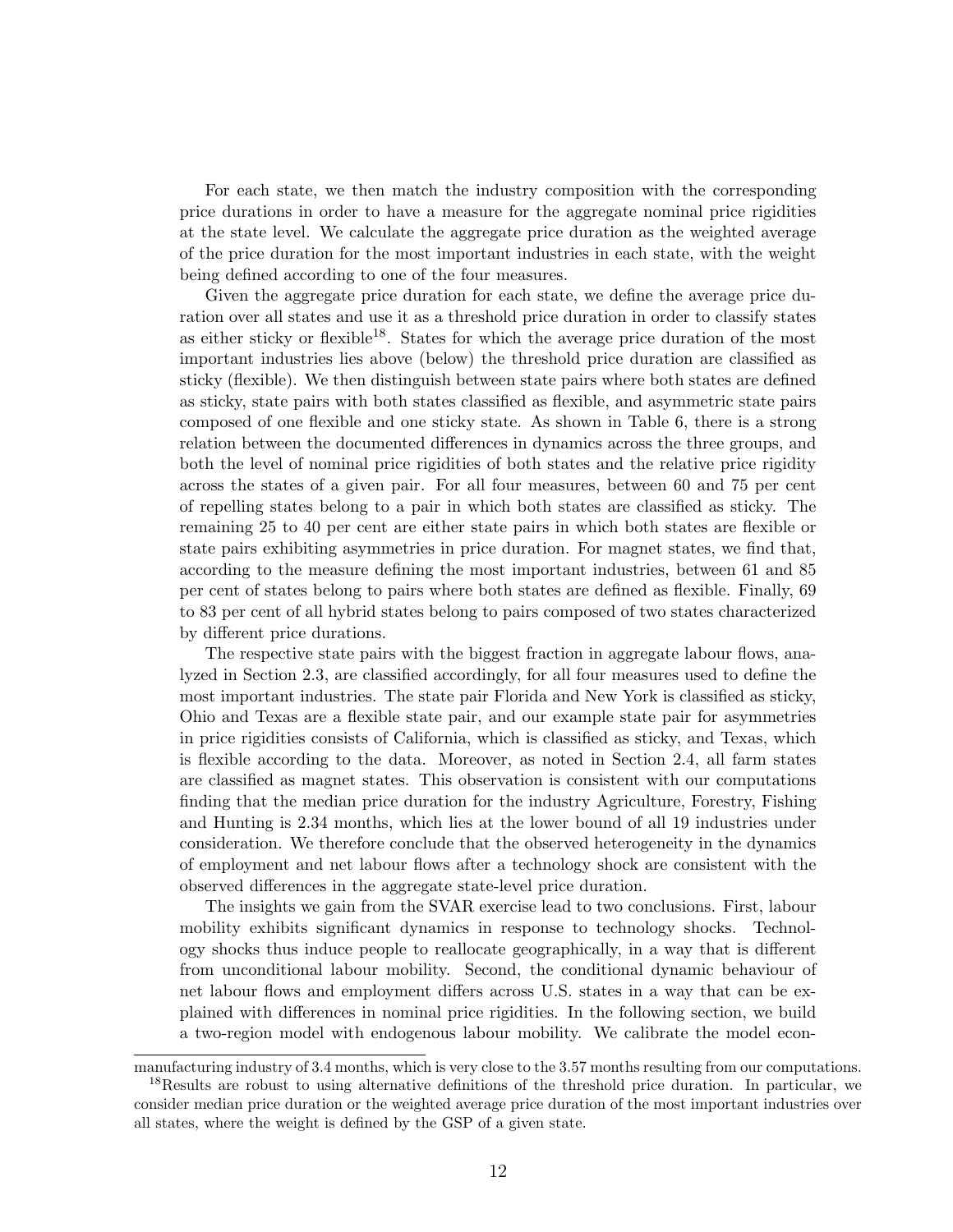omy consistently with the observed differences in the degree of nominal rigidities, and thereby replicate the three patterns of conditional responses in employment and labour flows across states.

## 3 A Two-Region Model with Labour Mobility

In this section we build a theoretical model consistent with the empirical evidence provided in Section 2. The framework is a variant of the dynamic two-country New Keynesian Model in Clarida, Gal´ı and Gertler (2002), augmented with endogenous labour mobility. The model consists of two symmetric regions or states, Home and Foreign, that belong to a monetary union. The representative household in each of the two regions consists of a continuum  $[0, 1]$  of family members. Each member supplies labour in either the domestic or the foreign labour market, with the respective fractions of family members to be decided at the household level. Working in the domestic or the foreign labour markets is assumed to entail different utility costs. Together with labour supply decisions, consumption and savings are defined at the household level. Wages and returns from savings are pulled together and redistributed equally among members so that they all enjoy an identical level of consumption<sup>19</sup>.

Domestic production takes place in two stages: First, there is a continuum of intermediate firms, each producing a differentiated good that is sold to final goods producers. Intermediate firms employ native and migrant workers as sole production factors. Final goods producers then assemble domestically produced and imported intermediate goods into a non-traded final good, which they sell to households. Intermediate goods producers are monopolistic competitors who each produce a differentiated product and set nominal prices in a staggered fashion, as in in Calvo (1983). Final goods producers are perfectly competitive<sup>20</sup>.

#### 3.1 Households

In each region  $i \in [H, F]$  there is a household consisting of a unit mass of infinitely lived family members, who obtain utility from consuming the final consumption good and disutility from supplying hours of labour in either of the two labour markets. Households choose aggregate consumption, savings and relative labour supply in both labour markets in order to maximize the expected lifetime utility:

$$
U_o^i = E_0 \sum_{t=0}^{\infty} \beta^t \left[ \frac{(C_t^i)^{1-\sigma}}{1-\sigma} - \frac{(N_t^i)^{1+\varphi}}{1+\varphi} \right]
$$
(3.1)

<sup>19</sup>See Andolfatto (1996) and Merz (1995) for general references, and Binyamini and Razin (2008) for an example of an application of the big household assumption in a framework with labour mobility.

<sup>&</sup>lt;sup>20</sup>Assuming that the two sectors display nominal price rigidities does not affect our results. In particular, the dynamic behaviour of net labour flows and employment is not affected qualitatively when prices in the final goods sector are assumed to be sticky.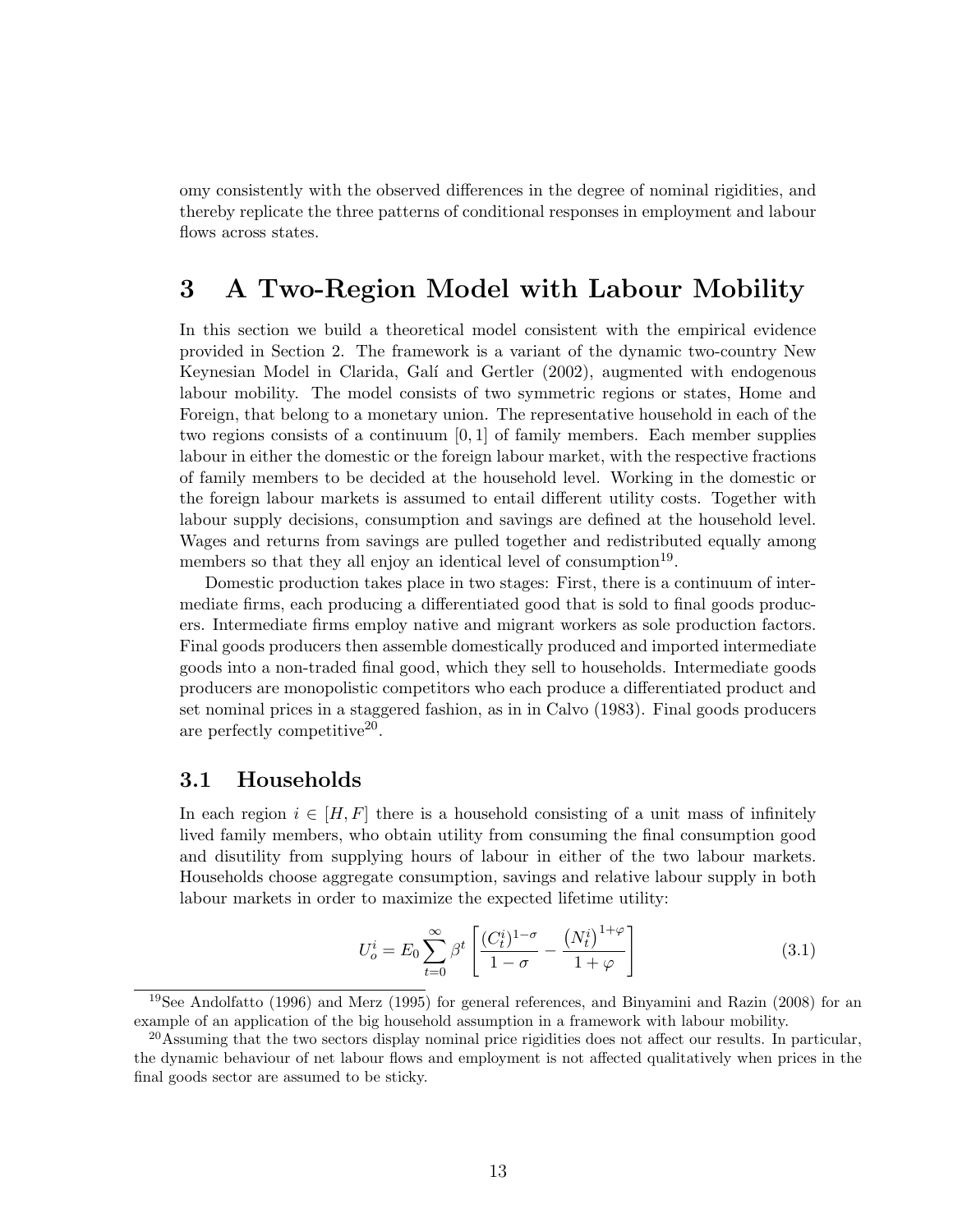where  $C_t^i$ ,  $N_t^i$  denote consumption and hours worked, respectively<sup>21</sup>,  $E_0$  stands for the rational expectations operator using information up to time  $t = 0$ , and  $\beta \in [0, 1)$  is the discount factor. The consumption good, produced by a perfectly competitive final goods producer, is a composite of domestic and foreign goods:

$$
C_t^i = \left[ (1 - \alpha_2)^{\frac{1}{\nu_2}} (C_{H,t}^i)^{\frac{\nu_2 - 1}{\nu_2}} + (\alpha_2)^{\frac{1}{\nu_2}} (C_{F,t}^i)^{\frac{\nu_2 - 1}{\nu_2}} \right]^{\frac{\nu_2}{\nu_2 - 1}}
$$

 $P_t^i = \left[ (1-\alpha_2)(P_{H,t}^i)^{1-\nu_2} + \alpha_2 (P_{F,t}^i)^{1-\nu_2} \right]^{1-\nu_2}$  denotes the corresponding consumer price index (CPI), expressed in units of the single currency, and  $C_{H,t}^i$  and  $C_{F,t}^i$  are given by the constant elasticity of substitution function:

$$
C_{s,t}^i=\left[\int_0^1C_{s,t}^i\left(k\right)^{\frac{\varepsilon-1}{\varepsilon}}dk\right]^{\frac{\varepsilon}{\varepsilon-1}}
$$

where  $s \in [H, F]$ , and  $k \in [0, 1]$  denotes the variety of intermediate goods.  $\varepsilon > 1$ denotes the elasticity of substitution between varieties of intermediate goods produced within a given region, which is assumed to be equal for domestically produced and imported goods. The elasticity of substitution between domestically produced and imported intermediate goods is denoted by  $\nu_2$ , and  $(1 - \alpha_2)$  measures the home bias in absorption of intermediate goods.

We allow for labour mobility in the sense that some household members offer their labour services to domestic firms, while others are sent to work in the foreign labour market. Aggregate labour supply, as part of the household's utility function, is assumed to be a CES-aggregator of family members' labour supply in the domestic and foreign labour markets, defined as  $N_t^{ii}$  and  $N_t^{ij}$  $t^{ij}$ , respectively:

$$
N_t^i = \left[ \left(1 - \alpha_1\right)^{\frac{1}{\nu_1}} \left(N_t^{ii}\right)^{\frac{\nu_1 - 1}{\nu_1}} + \left(\alpha_1\right)^{\frac{1}{\nu_1}} \left(N_t^{ij}\right)^{\frac{\nu_1 - 1}{\nu_1}} \right]^{\frac{\nu_1}{\nu_1 - 1}}
$$

where  $j \neq i, j \in [H, F], \nu_1 < 0$  is a measure of the elasticity of substitution between working as a native in the domestic labour market and working as a migrant in the foreign labour market, and  $\alpha_1$  captures differences in the disutility attached to working in the domestic vs. the foreign labour market.

The representative household in region  $i$  maximizes equation (3.1), subject to a sequence of budget constraints:

$$
P_t^i C_t^i + E_t \left\{ Q_{t,t+1} D_{t+1}^i \right\} \le D_t^i + W_t^{ii} N_t^{ii} + W_t^{ij} N_t^{ij} + T_t^i
$$

for  $t = 0, 1, 2, \dots$ , where  $W_t^{ii} N_t^{ii}$  is the nominal labour income of family members working in the domestic labour market,  $W_t^{ij} N_t^{ij}$  $t_i^{ij}$  is the nominal labour income of family

 $21$ We assume risk and consumption to be pooled among all members of a given household such that consumption is equal across all members (native and migrant workers) of that household. Assuming absence of home bias in the final goods sector and complete international markets implies that consumption is equal across households in both regions, and therefore also equal between native and migrant workers in a given region i.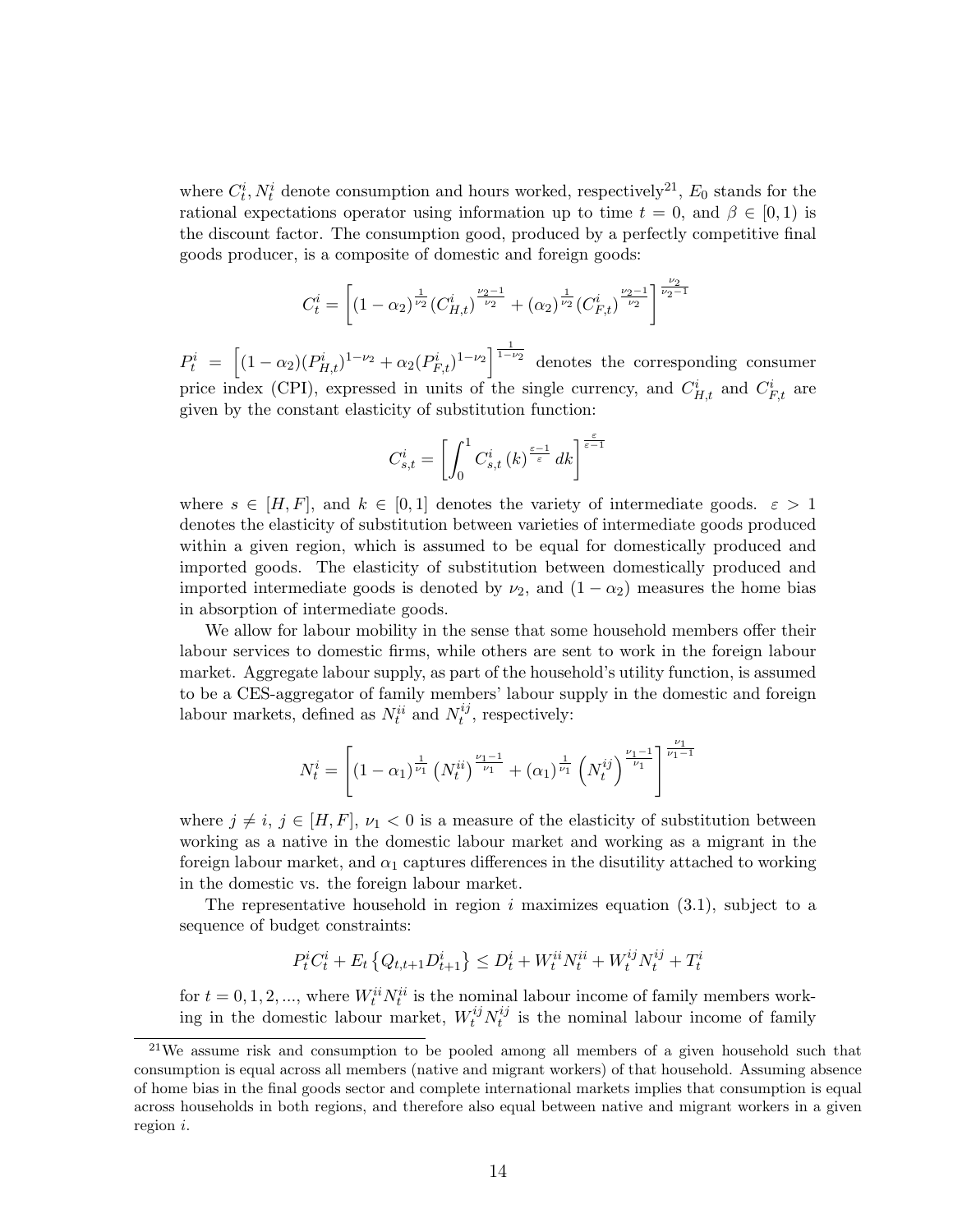members working in the foreign labour market and  $T_t^i$  contains lump-sum profits accruing from ownership of intermediate goods firms.

We assume that households have access to a complete set of contingent claims, traded across the monetary union.  $Q_{t,t+1}$  is the stochastic discount factor for oneperiod-ahead nominal payoffs.  $E_t \{Q_{t,t+1}\} R_t^{-1} = 1$ , where  $R_t$  is the gross nominal return on a riskless one-period bond paying off one unit of the common currency in  $t + 1$  or, for short, the gross nominal interest rate. Below, we assume that the union's central bank uses that interest rate as its main instrument for monetary policy.

The first-order necessary conditions for consumption allocation and intertemporal optimization are standard:

$$
C_{H,t}^{i} = (1 - \alpha_2) \left( \frac{P_{H,t}^{i}}{P_t^{i}} \right)^{-\nu_2} C_t^{i}
$$
 (3.2)

$$
C_{F,t}^i = \alpha_2 \left(\frac{P_{F,t}^i}{P_t^i}\right)^{-\nu_2} C_t^i \tag{3.3}
$$

$$
1 = \beta R_t E_t \left\{ \left( \frac{C_t^i}{C_{t+1}^i} \right)^\sigma \left( \frac{P_t^i}{P_{t+1}^i} \right) \right\} \tag{3.4}
$$

The remaining optimality conditions for the household's problem are the domestic and foreign labour supply conditions, respectively:

$$
\frac{W_t^{ii}}{P_t^i} = \left(C_t^i\right)^{\sigma} \left(N_t^i\right)^{\varphi} \left(\frac{N_t^{ii}}{N_t^i}\right)^{-\frac{1}{\nu_1}} \left(1 - \alpha_1\right)^{\frac{1}{\nu_1}} \tag{3.5}
$$

$$
\frac{W_t^{ij}}{P_t^i} = (C_t^i)^{\sigma} (N_t^i)^{\varphi} \left(\frac{N_t^{ij}}{N_t^i}\right)^{-\frac{1}{\nu_1}} (\alpha_1)^{\frac{1}{\nu_1}}
$$
\n(3.6)

Compared with a standard labour supply condition, allowing for labour mobility implies that, for a given aggregate labour supply, households optimally choose the composition of the latter, i.e., how many members to send to work in the domestic and the foreign labour markets. It is useful to write a household's labour supply conditions (3.5) and (3.6) as log-linear deviations from the symmetric steady state:

$$
w_t^{ii} - w_t^{ij} = -\frac{1}{\nu_1}\left(n_t^{ii} - n_t^{ij}\right)
$$

where lowercase letters denote log deviations from the steady-state value of the respective variable, i.e.,  $z_t = log(Z_t) - log(Z)$ . Labour mobility in our setup affects the intertemporal, but not the intratemporal choices of consumers. Moreover, labour supply in the domestic and foreign labour markets depends on the relative wage and the value of  $\nu_1$ . Higher values of the elasticity of substitution between working in the domestic vs. the foreign labour market,  $\nu_1$ , imply that labour supply for both types of workers is more sensitive to changes in relative wages across the two regions.

Combining the Euler conditions of both regions, together with the definition of the relative price of final goods,  $Q_t^i \equiv \frac{P_t^j}{P_t^i}$ , it follows (after iterating) that

$$
C_t^i = \vartheta C_t^j \left( Q_t^i \right)^{\frac{1}{\sigma}}
$$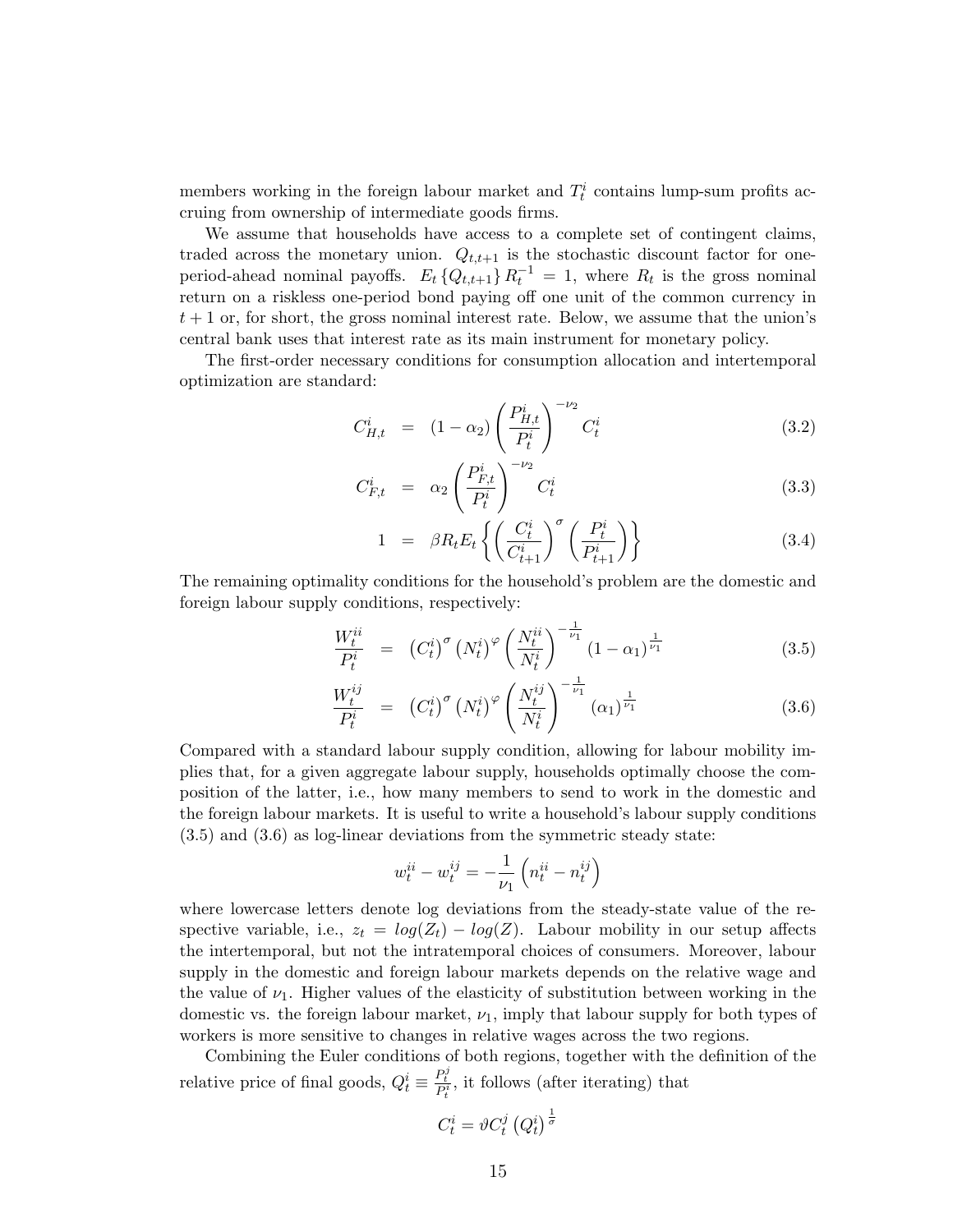for all t, where  $\vartheta$  is a constant depending on initial conditions. Henceforth, and without loss of generality, we assume symmetric initial conditions (zero net foreign asset holdings, combined with an ex ante identical environment) such that  $\vartheta = 1$ .

#### 3.2 Firms

We assume that there is a continuum of monopolistically competitive firms, each producing a different variety of the traded intermediate good, indexed by k on the unit interval [0, 1]. Each firm has access to the same constant return-to-scale production technology linking labour input and the level of region-specific technology to output:

$$
Y_t^i(k) = A_t^i L_t^i(k)
$$
\n
$$
(3.7)
$$

where region-specific productivity denoted by  $A_t^i$  follows an AR(1) process:

$$
a^i_t = \rho_a a^i_{t-1} + \varepsilon^a_t
$$

with  $a_t^i = \log(A_t^i)$ ,  $\rho_a \in [0, 1]$  and  $\varepsilon_t^a$  being white noise<sup>22</sup>.

We allow for labour mobility in the production sector as in Ottaviano and Peri (2012). Firms hire both native and migrant workers that are aggregated with a CESfunction to total effective labour input for production of variety  $k$ :

$$
L_t^i(k) = \left[ (1 - \alpha_3)^{\frac{1}{\nu_3}} \left( N_t^{ii}(k) \right)^{\frac{\nu_3 - 1}{\nu_3}} + (\alpha_3)^{\frac{1}{\nu_3}} \left( N_t^{ji}(k) \right)^{\frac{\nu_3 - 1}{\nu_3}} \right]^{\frac{\nu_3}{\nu_3 - 1}}
$$

where  $\alpha_3$  captures possible differences in the relative productivity of native and migrant workers, and  $\nu_3 > 0$  measures the aggregate elasticity of substitution between native and migrant workers in production.

The first-order conditions for cost minimization that determine intermediate firms' demand for both native and migrant workers are

$$
N_t^{ii}(k) = \frac{Y_t^i(k)}{A_t^i} \left\{ (\alpha_3)^{\frac{1}{\nu_3}} \left( \frac{1 - \alpha_3}{\alpha_3} \right)^{\frac{1 - \nu_3}{\nu_3}} \left( \frac{W_t^{ji}}{W_t^{ii}} \right)^{1 - \nu_3} + (1 - \alpha_3)^{\frac{1}{\nu_3}} \right\}^{\frac{\nu_3}{1 - \nu_3}}
$$
  

$$
N_t^{ji}(k) = \frac{Y_t^i(k)}{A_t^i} \left\{ (1 - \alpha_3)^{\frac{1}{\nu_3}} \left( \frac{\alpha_3}{1 - \alpha_3} \right)^{\frac{1 - \nu_3}{\nu_3}} \left( \frac{W_t^{ii}}{W^{ji}} \right)^{1 - \nu_3} + (\alpha_3)^{\frac{1}{\nu_3}} \right\}^{\frac{\nu_3}{1 - \nu_3}}
$$

Combining the labour demand conditions defined as log-linear deviations from the symmetric steady state yields the following relationship between native and migrant workers:

$$
w_t^{ii} - w_t^{ji} = -\frac{1}{\nu_3} \left[ n_t^{ii}(k) - n_t^{ji}(k) \right]
$$

 $^{22}$ By definition the production technology (3.7) satisfies the identification restrictions of the structural shocks in Section 2, i.e., only changes in  $A_t^i$  can have long-run effects on labour productivity in region i. Allowing for cross-state correlation of productivity shocks does not affect the results qualitatively.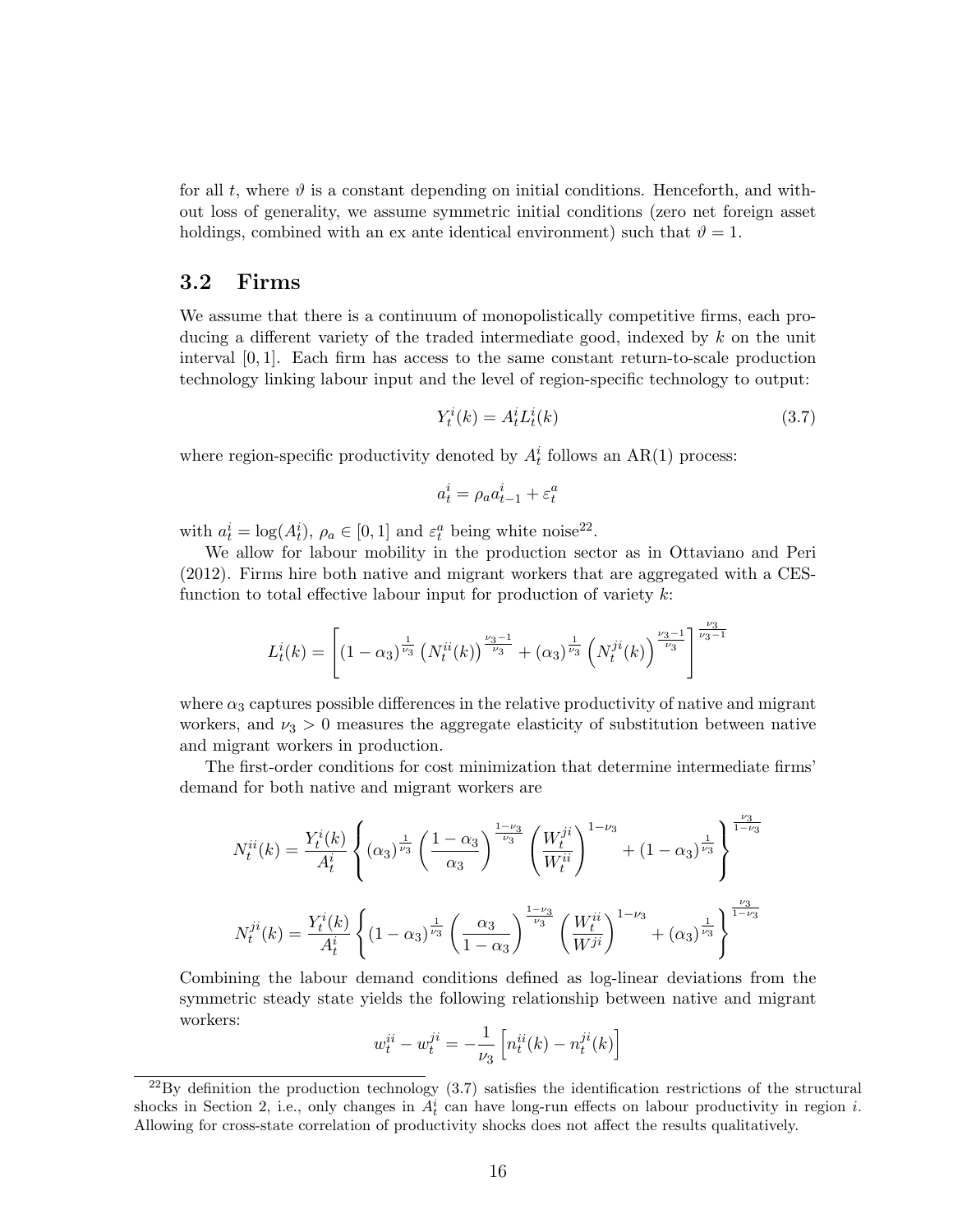The more substitutable the two types of workers are for intermediate producers, the more sensitive labour demand to changes in relative wages.

The real marginal cost of production expressed in terms of the prices of intermediate goods is common across firms:

$$
RMC_t^i(k) = (1 - \tau^i) \left( \frac{P_t^i}{P_{H,t}^i(k)} \right) \left[ \frac{W_t^{ii}}{P_t^i A_t^i} \left( \frac{N_t^{ii}(k)}{(1 - \alpha_3)L_t^i(k)} \right)^{\frac{1}{\nu_3}} + \frac{W_t^{ji}}{P_t^i A_t^i} \left( \frac{N_t^{ji}(k)}{\alpha_3 L_t^i(k)} \right)^{\frac{1}{\nu_3}} \right]
$$

where  $\frac{P_{H,t}^i}{P_t^i}$  denotes the relative price of intermediate to final consumption goods in region i. In log-linear terms,

$$
rmc_t^i(k) = \eta_1 \left[ w_t^{ii} - p_t^i - a_t^i + \frac{1}{\nu_3} \left( n_t^{ii}(k) - l_t^i(k) \right) - \left( p_{H,t}^i - p_t^i \right) \right] + \eta_2 \left[ w_t^{ji} - p_t^i - a_t^i + \frac{1}{\nu_3} \left( n_t^{ji}(k) - l_t^i(k) \right) - \left( p_{H,t}^i - p_t^i \right) \right]
$$
(3.8)

where  $\eta_1$  and  $\eta_2$  depend on steady-state values and on an employment subsidy neutralizing all distortions present in the intermediate sector, except the one related to nominal rigidities<sup>23</sup>.

We suppose that firms set prices in a staggered fashion, as in Calvo (1983). Hence, a measure  $(1 - \theta^i)$  of randomly selected firms in i sets new prices each period, with an individual firm's probability to re-optimize in any given period being independent of the time elapsed since it last reset its price. As in a standard model with a fixed labour force, inflation of domestic prices can be expressed as a function of marginal costs:

$$
\pi_{H,t}^i = \beta E_t \left\{ \pi_{H,t+1}^i \right\} + \lambda^i r m c_t^i \tag{3.9}
$$

where  $\lambda^i \equiv \frac{(1-\beta\theta^i)(1-\theta^i)}{\theta^i}$  $\frac{\partial^i}{\partial t^i}(\theta^i - \theta^i)$ , and  $\pi_{H,t} \equiv p^i_{H,t} - p^i_{H,t-1}$ .

In the presence of labour mobility, the standard relation linking inflation to firms' real marginal cost of production still holds, with the latter dependent on the wages of both native and migrant workers in the labour market of region  $i$ , weighted by the relative share in overall labour input for production of the respective workers. Hence, labour mobility affects domestic inflation through its effect on the marginal cost of production.

Let  $\tilde{y}_t^i$  denote the domestic output gap, defined as the deviation of (log) output  $y_t^i$ , from its natural level  $y_t^i$ , where the latter is the equilibrium level of output in the absence of nominal rigidities. Combining (3.8) and (3.9) gives rise to the New Keynesian Phillips curve

$$
\pi_{H,t}^i = \beta E_t \left\{ \pi_{H,t+1}^i \right\} + \lambda^i \left\{ \left( \frac{\nu_3 - 1}{\nu_3} \right) \tilde{y}_t^i + \eta \left[ \left( \varphi + \frac{1}{\nu_1} \right) \left( \tilde{n}_t^i + \tilde{n}_t^j \right) + \gamma \left( \tilde{n}_t^{ii} + \tilde{n}_t^{ji} \right) \right] \right\}
$$

<sup>&</sup>lt;sup>23</sup>It can be shown that this employment subsidy for the intermediate sector depends on the markup of intermediate goods producers, as in a standard setup with a fixed labour force.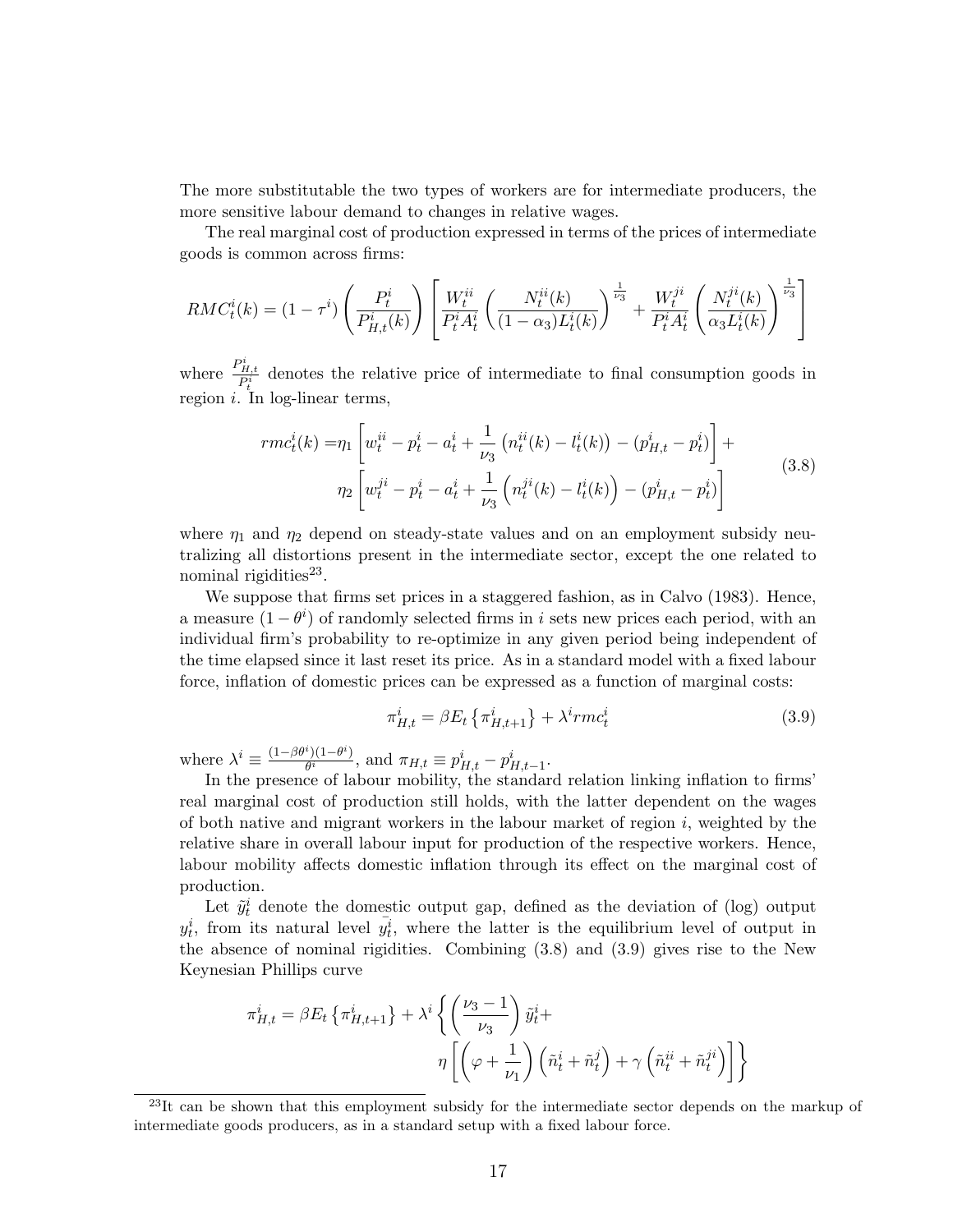where  $\eta$  depends on steady-state values,  $\gamma \equiv \left(\frac{\nu_3-\nu_1}{\nu_1\nu_2}\right)$  $\overline{\nu_1 \nu_3}$ ),  $\tilde{n}_t^i$  is the labour supply gap in region i and  $\tilde{n}_t^{ii}$  the labour input gap of labour supplied by household members from region  $i$  employed in production in region  $i$ . The Phillips curve of intermediate goods producers in region  $i$  depends on gaps related to both labour inputs used in production of intermediate goods, i.e., on gaps linked to labour provided by both native and migrant workers  $(\tilde n^{ii}_t$  and  $\tilde n^{ji}_t$  $t<sup>i</sup>$ , respectively). Total labour used in production of the two types of workers, in turn, depends on the aggregate labour supply of households in both regions *i* and *j* ( $\tilde{n}_t^i$  and  $\tilde{n}_t^j$  $t<sub>t</sub>$ , respectively). Hence, relaxing the assumption of a fixed labour force breaks the isomorphism between a closed and an open economy, and gives rise to a direct link between the two economies through the mobile labour force.

#### 3.3 Market Clearing

The clearing of the market for intermediate good variety  $k$ , produced in region  $i$  requires

$$
Y_{t}^{i}(k) = C_{H,t}^{i}(k) + C_{F,t}^{j}(k)
$$
\n(3.10)

with  $C_{H,t}^{i}(k)$  denoting domestic absorption, and  $C_{F,t}^{j}(k)$  determining exports from region  $i$  to region  $j$ . Combining  $(3.10)$  with the respective demand functions  $(3.2)$  and (3.3), together with the law of one price for traded intermediate goods, yields total demand that a given intermediate producer  $k$  in region  $i$  faces:

$$
Y_t^i(k) = \left(\frac{P_{H,t}^i(k)}{P_{H,t}^i}\right)^{-\varepsilon} \left(\frac{P_{H,t}^i}{P_t^i}\right)^{-\nu_2} C_t^i \left\{(1-\alpha_2) + \alpha_2 (Q_t^i)^{\nu_2 - \frac{1}{\sigma}}\right\}
$$

for all  $k \in [0, 1]$  and all t. Using the previous condition in the definition of region is aggregate output in the intermediate goods sector,  $Y_t^i \equiv \left[\int_0^1 Y_t^i(k)^{\frac{\varepsilon-1}{\varepsilon}} dk\right]^{\frac{\varepsilon}{\varepsilon-1}}$ , yields the aggregate intermediate goods market clearing condition for region i:

$$
Y_t^i = \left(\frac{P_{H,t}^i}{P_t^i}\right)^{-\nu_2} C_t^i \left\{ (1 - \alpha_2) + \alpha_2 (Q_t^i)^{\nu_2 - \frac{1}{\sigma}} \right\}
$$
(3.11)

Let aggregate labour input be

$$
L_t^i = \int_0^1 L_t^i(k)dk
$$

Integrating equation  $(3.7)$  over all firms k yields

$$
Y_t^i = (\Delta_t^i)^{-1} A_t^i L_t^i
$$

where  $\Delta_t^i$  denotes the relative price dispersion, which reads as

$$
\Delta_t^i = \int_0^1 \left( \frac{P_{H,t}^i(k)}{P_{H,t}^i} \right)^{-\varepsilon} dk
$$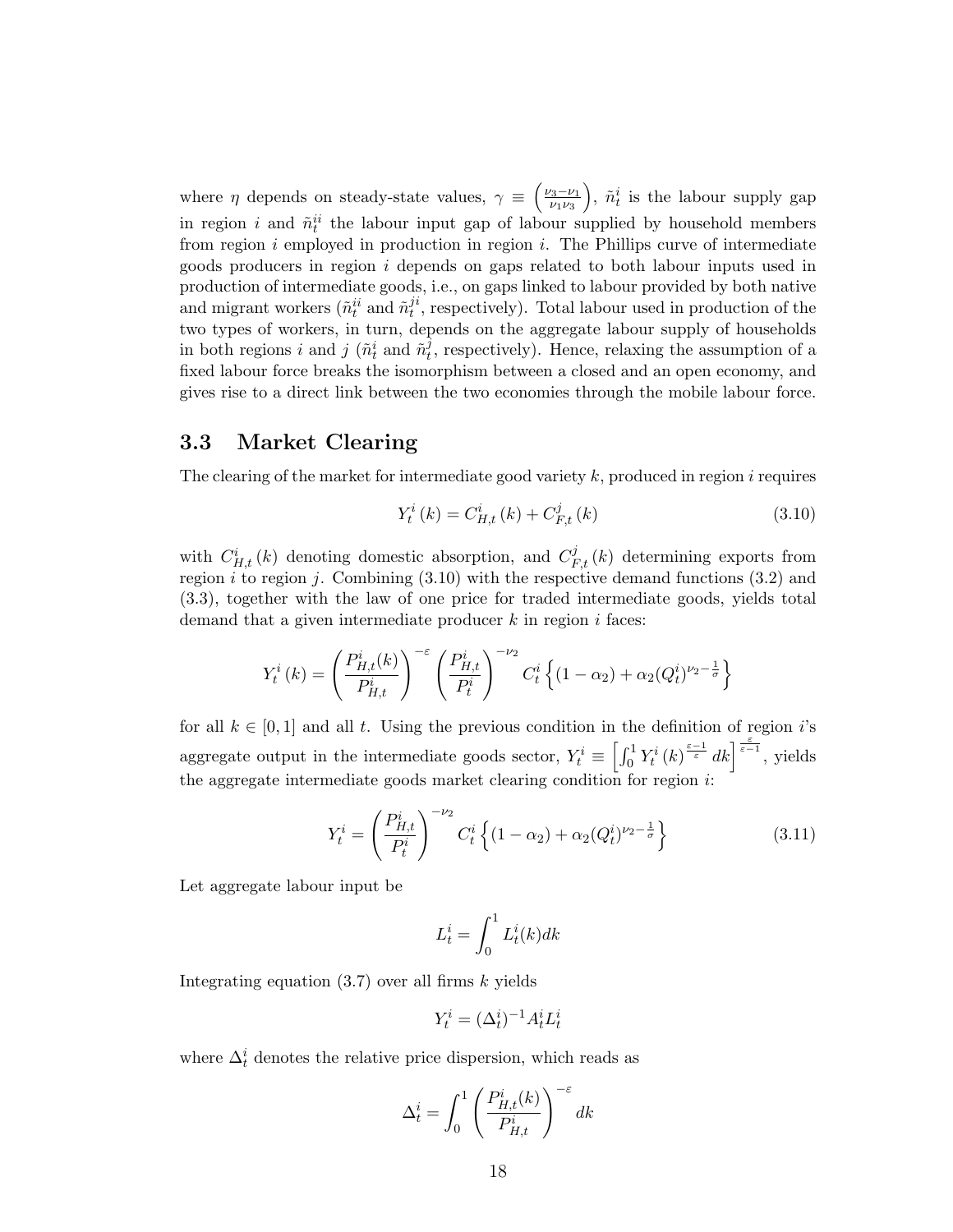It is well known that  $log(\Delta_t)$  is a second-order term and can thus be neglected when the model is approximated to the first order around the non-stochastic steady state.

Finally, we can combine (3.11) with the household's log-linear Euler equation to derive a standard IS-curve. For the particular case when  $\sigma = \nu_2 = 1$ ,

$$
y_t^i = E_t \{ y_{t+1}^i \} - \left( r_t - E_t \{ \pi_{t+1}^i \} \right) \tag{3.12}
$$

Labour mobility in the present setup does therefore not affect the standard form of the IS-curve.

#### 3.4 Monetary Policy

We consider two regions i and j that form a monetary union. The central monetary authority sets the union-wide interest rate to stabilize a weighted average of domestic inflation in the two regions.

$$
R_t = \beta^{-1} \left[ \chi \pi_{H,t}^H + (1 - \chi) \pi_{H,t}^F \right]^{\phi}
$$

where  $\chi \in [0, 1]$  defines the weight that the monetary authority of the union assigns to stabilization of domestic inflation in the Home region relative to the Foreign region, and  $\phi$  measures the aggressiveness of the monetary authority in stabilizing the weighted average of inflation rates in both regions.

#### 3.5 A Region-Specific Labour Productivity Shock

In this section we analyze the dynamics in the theoretical economies after a regionspecific labour productivity shock. We choose parameter values, as defined in Table 7, to mimic the structure of a representative U.S. state pair. The utility cost of working in the foreign labour market,  $\alpha_1$ , is chosen in order to match the average steady-state share of migrant workers to total labour input,  $\frac{N^{ji}}{L^i}$ , which, according to our U.S. state-level data, is 10.7 per cent<sup>24</sup>. The value for the elasticity of substitution between domestic and foreign labour supply,  $\nu_1$ , is chosen in order to match the average volatility of net flows over all state pairs<sup>25</sup>.

The value of the elasticity of substitution between domestically produced and imported goods,  $\nu_2$ , is worth some discussion. Elasticities of import and export substitution have been extensively estimated for international trade, but limited information is available on elasticities of substitution for regional trade. A common assumption is that the elasticities for international trade are to be considered the lower bound for regional trade, mainly because of the lower trade restrictions for regional trade compared with international trade. Bilgic et al. (2002) provide an overview of the literature on regional trade elasticities and report values between 1.5 and 3.5 for the United States.

<sup>&</sup>lt;sup>24</sup>Over all 48 states under consideration, this share varies between 2 and 12 per cent. Our results are not sensitive to changes in  $\alpha_1$  within this range.

<sup>&</sup>lt;sup>25</sup>The percentage standard deviation of net labour flows relative to GSP ranges from 1.62 to 7.70. The average standard deviation across all state pairs under consideration is 4.04. Our results are robust to the corresponding changes in  $\nu_1$  within this range.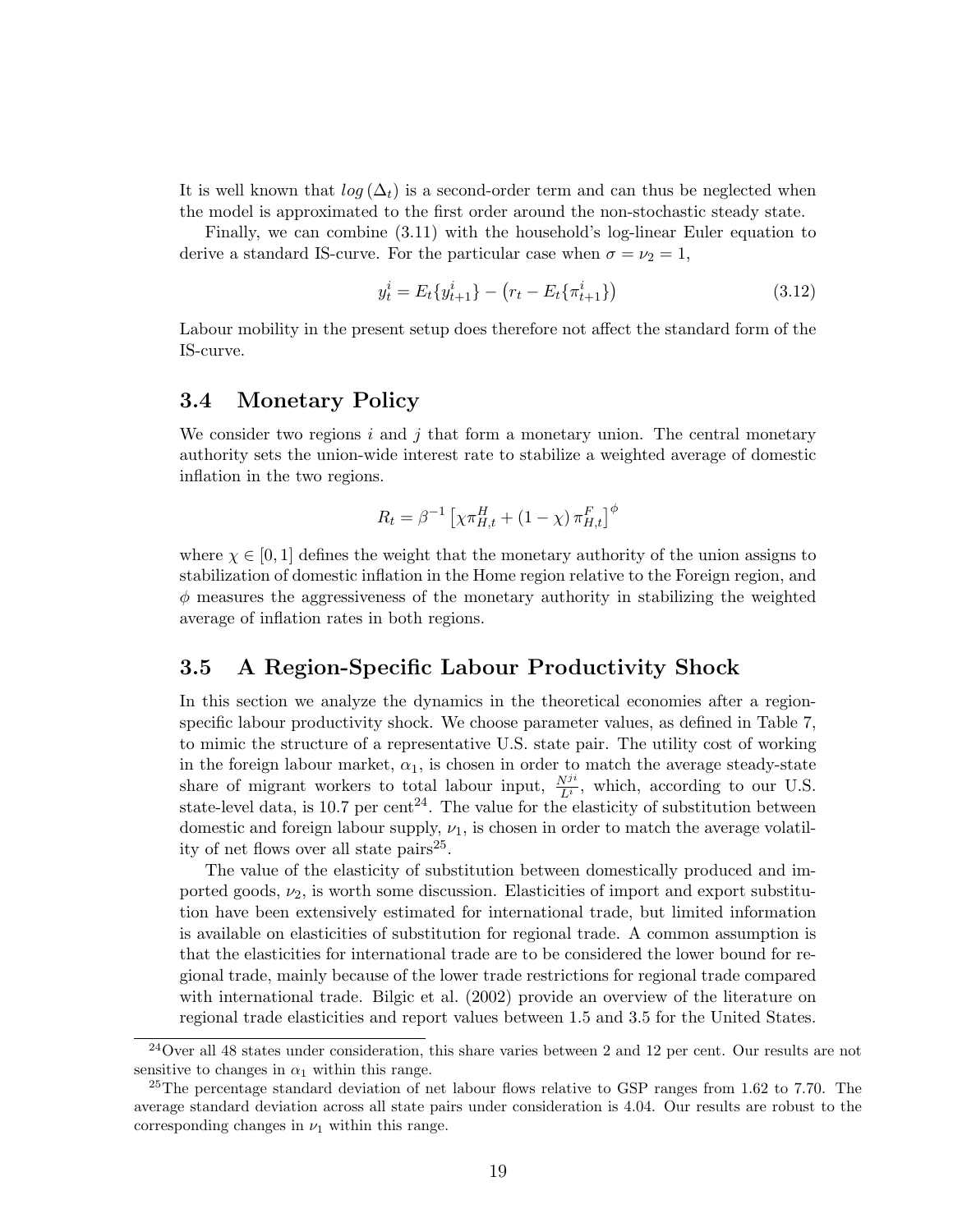Morgan, Mutti and Partridge (1989) use U.S. data to estimate an inter-regional trade elasticity of 3. We set  $\nu_2 = 3$  and provide extensive sensitivity analysis.

Given our focus on different states in the United States, we choose a calibration for which workers from a given state, say Texas, are equally productive as workers from another state, say California; i.e., we assume native and migrant workers to be equally productive and perfectly substitutable. But our results hold for more general cases, where  $\alpha_3 \neq 0.5$  and for  $\nu_3 \in [0, 10, 000]$ .

The degree of price stickiness and its effect on the dynamics is discussed in detail in what follows. All remaining parameter values are consistent with the values used in the literature. We focus on a symmetric steady state where the share of native and migrant workers in total labour input is equal across regions. Considering a non-symmetric steady state does not alter the results<sup>26</sup>.

#### 3.5.1 Symmetric Degrees of Nominal Rigidities

Figure 4 (a) shows the dynamics after a positive productivity shock in the Home economy for a degree of price stickiness implying an average price duration of one year in both regions ( $\theta^H = \theta^F = 0.75$ ). In the region hit by the shock, production increases as a direct consequence of the rise in productivity. The presence of nominal rigidities prevents most of the producers in the Home region to perfectly adjust prices downward, thus they fall back on labour demand as their only alternative margin of adjustment. Consequentially, labour input in Home falls immediately after the shock. The Home producers that are able to adjust prices downward stimulate demand in both regions. Facing a higher demand, Foreign producers would like to adjust prices upward, but only some are able to do so. The remaining firms in Foreign fall back on labour as an alternative margin of adjustment. Consequentially, labour input in Foreign increases immediately after the shock. Observing the fall in labour demand in Home and the increase in labour demand in Foreign, households in both economies optimally send more members to work in the Foreign region. Therefore, workers flow out of the economy where the shock occurs, since it offers less employment.

The sign of the impact responses of employment and net labour flows in the region experiencing the shock crucially depend on the degree of nominal price rigidities. More precisely, the degree of price stickiness determines the net sign of two opposing effects. First, when prices are flexible and therefore falling immediately after the shock, we observe a demand substitution across the two regions, i.e., households in both regions demand relatively more of the relatively cheaper Home goods. This effect is referred to as the expenditure-switching effect. As a direct consequence of the increasing demand for Home goods, firms have an incentive to hire more workers. The

<sup>&</sup>lt;sup>26</sup>In particular, we consider differences in labour income taxes across the two regions, which gives rise to a non-symmetric steady state with different shares of native and migrant workers across regions. Assuming labour income taxes to be relatively higher in region i leads to a smaller amount of labour used in production of intermediate goods in that region, and thus a strictly smaller steady-state output of final goods. Nevertheless, an asymmetric labour income tax does not have a qualitative impact on the dynamics in response to a technology shock and therefore does not account for the observed heterogeneity in the dynamics documented in Section 2.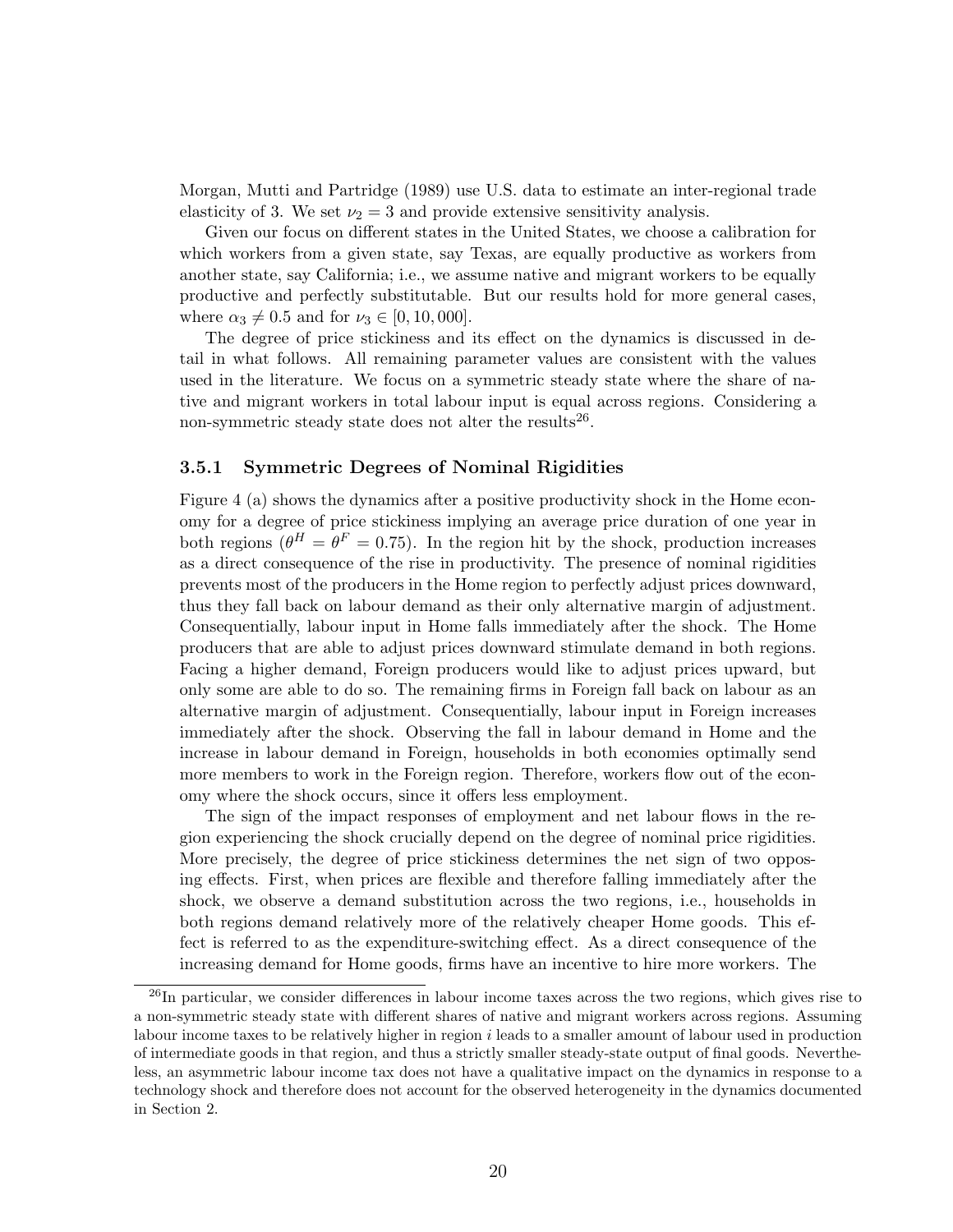expenditure-switching effect therefore induces an upward pressure on employment in Home. Second, as we have discussed above, the impossibility of adjusting prices immediately after the shock induces producers in Home to reduce employment. For a moderate to high degree of nominal rigidities, the downward pressure on employment resulting from price stickiness is more pronounced than the upward pressure caused by the expenditure-switching effect. Therefore, when considering the case of low degrees of nominal rigidities in both regions, we observe the opposite dynamics in terms of employment and net labour flows. Figure 4 (b) displays the dynamics in response to a positive productivity shock in Home for  $\theta^H = \theta^F = 0.3$ , corresponding to an average price duration of roughly four months. Clearly, in this case, the expenditure-switching effect is stronger, thus employment in Home increases in response to the shock. The relative fall in prices in Home is more pronounced compared with the previous case, thus the increase in demand for and production of goods is bigger. The subsequent increase in employment more than offsets the reduction of the workforce caused by an incomplete adjustment in prices. In Foreign, the decrease in demand resulting from households' expenditure switch toward Home goods induces a fall in production and employment. Households in both economies observe an increase in labour demand in Home and a fall in labour demand in Foreign, and optimally send more members to work in Home. Consequentially, workers flow into the economy where the shock occurs, since it offers more employment.

The dynamics in net labour flows and employment in the economy hit by the technology shock are very robust. Figures 5 (a) and (b) show the impact impulse response functions for net labour flows and employment over a range of reasonable values for all three elasticities of substitution,  $\nu_1$ ,  $\nu_2$  and  $\nu_3$ , for both high and low degrees of nominal rigidities, respectively. First, our results are robust to changes in the elasticity of substitution between domestic and foreign labour supply within the range corresponding to the implied observed volatilities of net flows over all state pairs, i.e.,  $\nu_1 \in [-20, -1]$ .

Second, the value for the elasticity of substitution between domestic and imported goods,  $\nu_2$ , is positively related to the size of the expenditure-switching effect. For high degrees of nominal price rigidities, the size of the expenditure-switching effect on labour input in Home is always smaller than the effect linked to the presence of nominal rigidities, independently of the value of  $\nu_2$ . For low degrees of nominal price rigidities and trade elasticities within the range reported in the relevant literature ( $\nu_2 \in [1.5, 3.5]$ ), the opposite case is always true, such that both labour input and net labour flows increase in the region where the shock occurs. Only for very small trade elasticities  $(\nu_2 \in [1.0, 1.5])$  is the expenditure-switching effect too small to generate an increase in production and labour input.

Finally, the strong assumptions of perfect substitutability between the two types of workers we have made for our model economy can be relaxed without affecting the dynamics qualitatively. As it becomes clear from Figures 5 (a) and (b), other than on the degree of price rigidities, the qualitative impact response of net flows does not depend on the assumption of perfect substitutability between the two types of workers<sup>27</sup>.

<sup>&</sup>lt;sup>27</sup>Assuming native and migrant workers to be perfect substitutes in production yields equality in their respective wages, i.e.,  $W_t^{ii} = W_t^{ji}$ , which gives rise to two corner solutions:  $W_t^{ii} > W_t^{ji}$  with  $N_t^{ii} = 0$  and  $L_t^i = N_t^{ji}$ , and  $W_t^{ii} < W_t^{ji}$  with  $N_t^{ji} = 0$  and  $L_t^i = N_t^{ii}$ , respectively. It is easy to show that assuming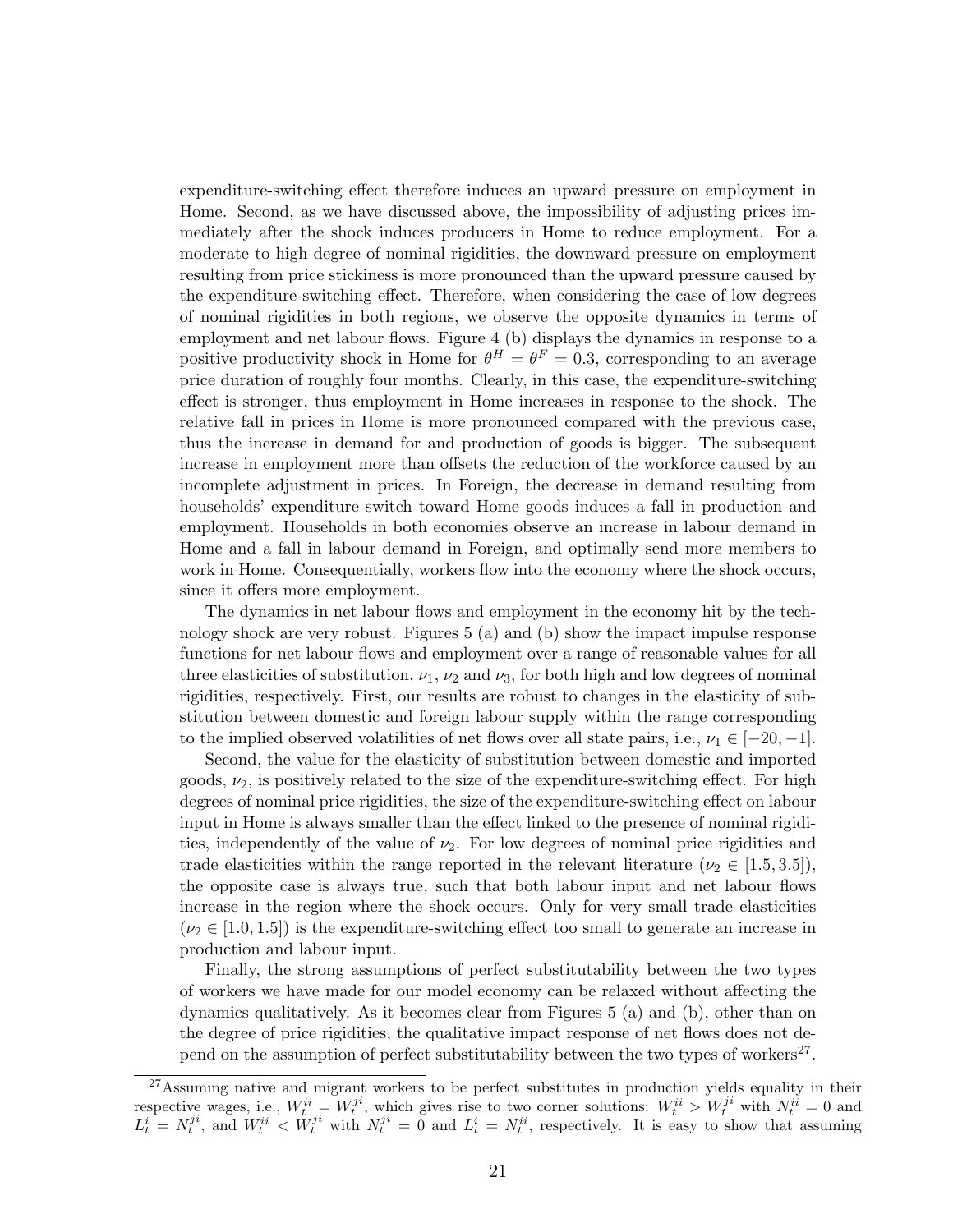Hence, relaxing this assumption still yields a fall in both net flows and employment for high degrees of nominal rigidities, and an increase for low average price durations. Our proposed mechanism therefore also works for two additional cases of interest: the two types of workers being complements ( $\nu_3 = 0$ ) and a Cobb-Douglas aggregation  $(\nu_3 = 1).$ 

Combining the empirical evidence with the theoretical predictions of the model presented suggests that the dynamic behaviour of labour flows in response to a regionspecific productivity shock depends primarily on the adjustment of employment in the two regions, which in turn is explained by the degree of nominal rigidities. In particular, according to our economic model, labour flows for repelling state pairs are primarily between regions that display high degrees of nominal rigidities, whereas labour flows between magnet states take place primarily between industries characterized by low price durations. These theoretical predictions are consistent with the empirical evidence presented in Section 2.

#### 3.5.2 Asymmetric Degrees of Nominal Rigidities

In the previous section, one possible extreme view is presented, namely that the degree of price rigidity is the same in both regions. In the alternative setup presented in this section, we analyze the implications of labour flowing between sectors with asymmetric price durations. Figure 4 (c) shows the dynamic effects of a positive technology shock in Home, assuming  $\theta^H = 0.75$  and  $\theta^F = 0.25$ . Goods produced in the region where the shock occurs become relatively cheaper, such that respective demand for Home goods increases in both regions. Production in Home thus rises, but given the inability of most producers to immediately lower prices, we observe an aggregate reduction in employment. The size of the expenditure-switching effect on labour input in Home is therefore smaller than the size of the effect linked to the presence of nominal rigidities. The opposite is true for the labour market in Foreign: Given the relatively short average price duration of four months, the size of the negative effect on employment caused by sticky prices is rather small. At the same time, foreign producers can adjust their prices upward relatively quickly, thus the size of the expenditure-switching effect is relatively big. Consequentially, foreign employment falls in response to a labour productivity shock in the Home economy.

In general, when the two regions are characterized by unequal degrees of nominal rigidities, the inverse symmetry in the net effect on employment is broken. The magnitude of this net effect, as a result of the expenditure-switching effect and the effect linked to the presence of nominal rigidities, therefore differs across the two economies. Whenever the degree of price rigidity is higher in the economy hit by the shock, i.e.,  $\theta^H > \theta^F$ , the fall in foreign employment is strictly bigger than the reduction in labour input in Home. Observing the relative worsening of foreign labour market conditions induces households in both regions to reshuffle workers toward the Home economy. Consequentially, workers flow into the economy where the shock occurs, despite the initial fall in employment, given that the latter suffers a relatively less pronounced

imperfect substitutability of labour supply in the domestic vs. the foreign labour market in the households' problem is sufficient for these two corner solutions to be excluded.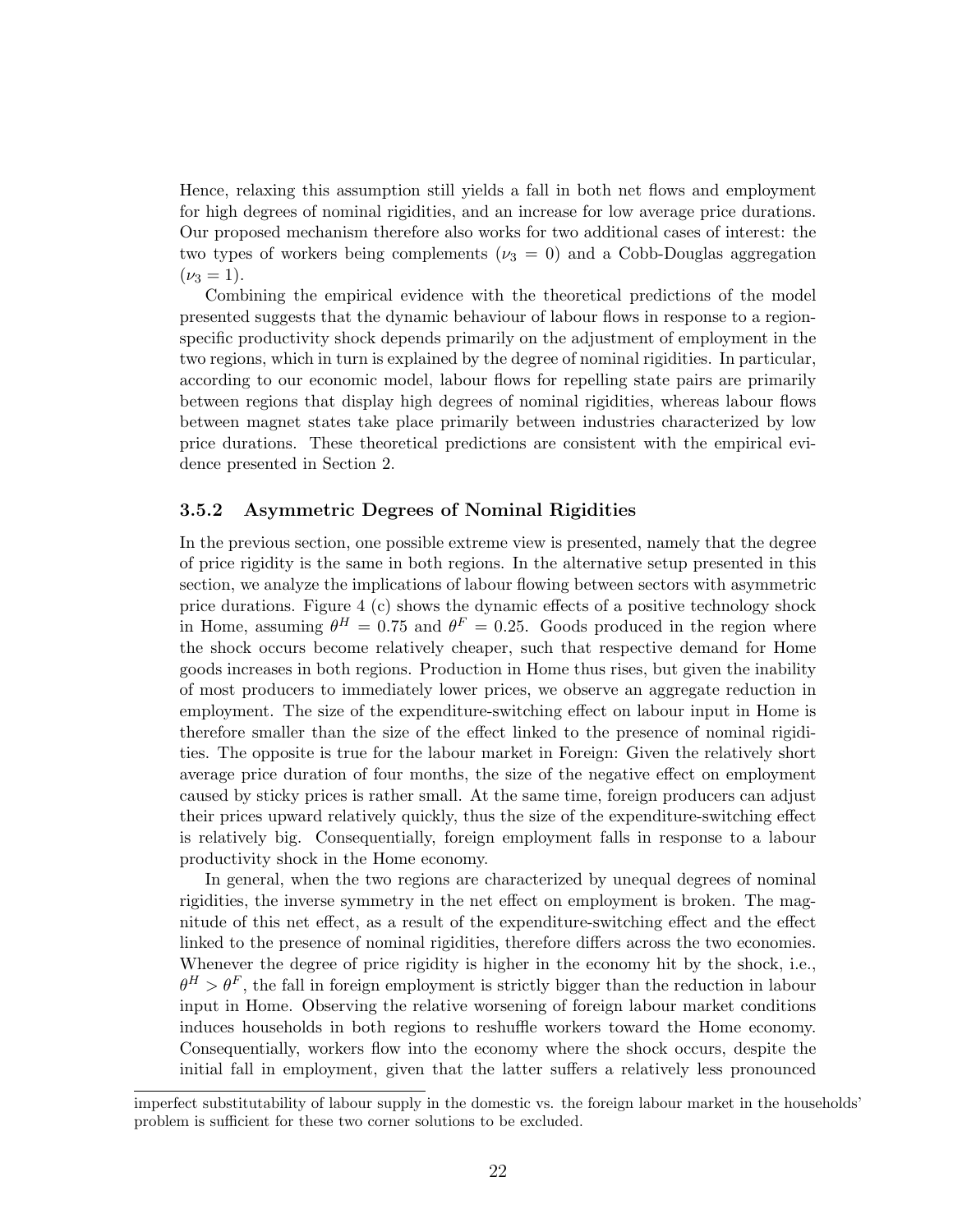reduction in employment.

To sum up, as in the setup with symmetric nominal rigidities, labour flows to the economy with relatively better labour market conditions after the shock. Combining the theoretical predictions of the model presented in this section with the empirical evidence thus leads to the conclusion that labour flows between hybrid states primarily take place between states with moderate, but unequal degrees of price rigidities. The direction of the flows is determined by the relative price duration across the two states. These theoretical predictions are consistent with the empirical evidence presented in Section 2.

#### 3.6 Spillover of Region-Specific Shocks

We have previously highlighted the fact that allowing for labour mobility gives rise to an additional transmission channel between the two regions in our model economy. Specifically, the Phillips curve of a given region depends on gaps related to labour market variables in both regions. One additional and interesting way to verify the predictions of our theoretical model is to study the spillover effects of a region-specific labour productivity shock. We consider an alternative SVAR, which allows for the estimation of the spillover effects of the technology shock in a given state  $j$  on employment and the GSP in the partner state  $i$ . In particular, we augment the benchmark four-variable SVAR in Section 2 with employment in the state that does not experience the shock. The vector of observables for a given pair of states i and j is defined accordingly:<sup>28</sup>

$$
Y_t = [\Delta x_{i,t}, \Delta x_{j,t}, \Delta n_{j,t}, \Delta n_{i,t}, \Delta n_{tj,t}]'
$$

where all variables are defined as in Section 2, and the corresponding bilateral SVAR, written as an  $MA(\infty)$ , is stated as

$$
Y_t = C(L)\varepsilon_t
$$

with  $\varepsilon_t = \left[\varepsilon_t^1, \varepsilon_t^2, \varepsilon_t^3, \varepsilon_t^4, \varepsilon_t^5\right]'$ . As for our benchmark SVAR, we fall back on long-run restrictions to identify  $\varepsilon_t^2$  for each state pair under consideration. We thus impose that the structural shocks  $\varepsilon_t^3$ ,  $\varepsilon_t^4$ ,  $\varepsilon_t^5$  do not have permanent effects on labour productivity, employment and net flows.

According to our model economy, the three groups (repelling, magnet and hybrid states) differ in terms of their implied spillover effect on the labour market of their partner state i. Whenever prices adjust slowly, the expenditure switching effect is rather small, thus production and employment in the partner state expand immediately after the shock. This increase in employment (and consequentially in production) in the partner state i after the region-specific productivity shock in j is referred to as positive spillover. If the predicted dynamics of our theoretical model are correct, we should observe a positive spillover for states that have been classified as repelling. Effectively, for 71 per cent of all state pairs of repelling states, we estimate a positive spillover effect to the partner state's employment and production. In contrast, when

<sup>&</sup>lt;sup>28</sup>The results of the augmented SVAR are robust to changing the order of employment and net labour flows in either state.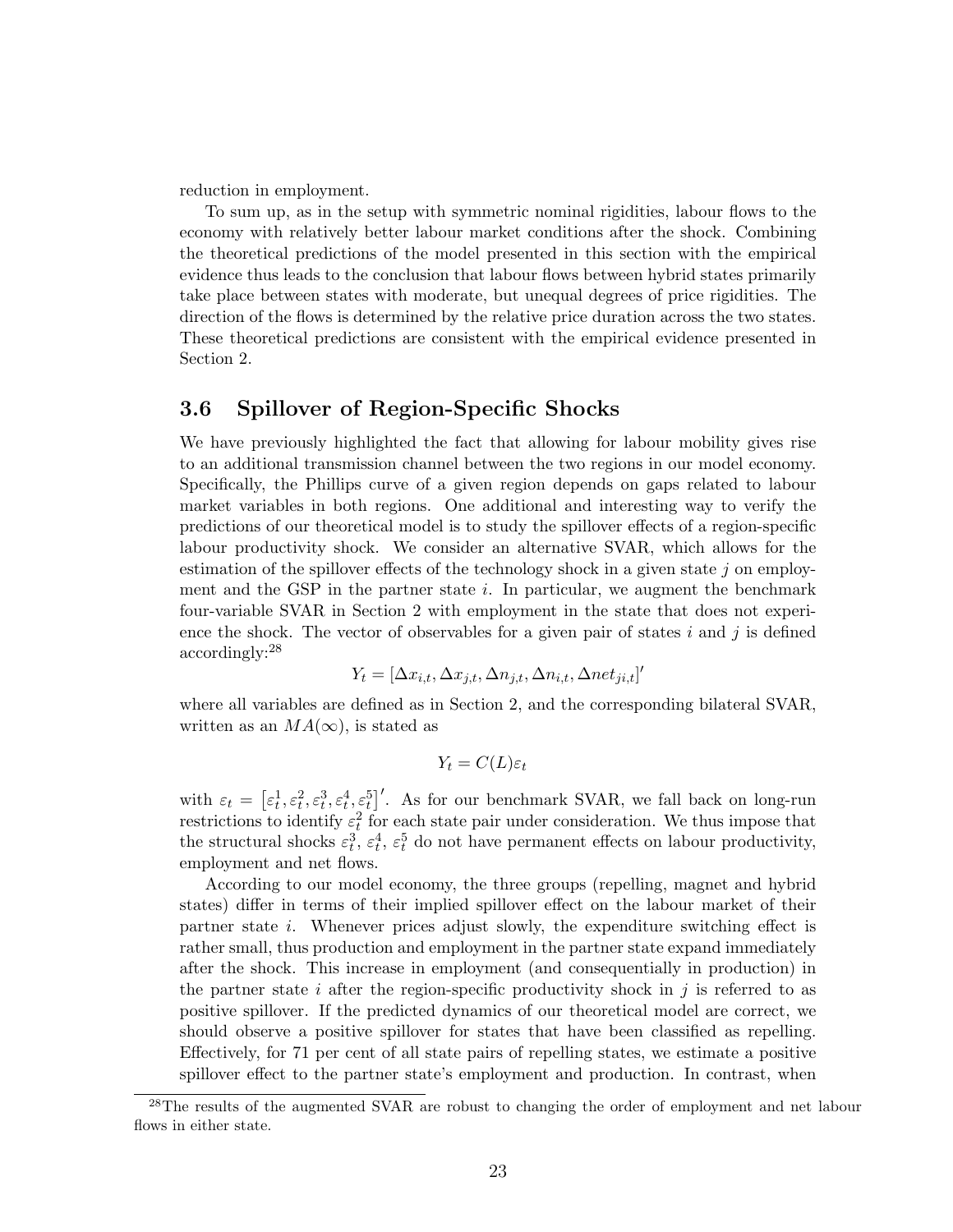prices adjust rapidly, the spillover effect on region  $i$ 's economy is negative, owing to an important demand substitution of goods produced in  $i$  with goods produced in  $j$ . Both production of intermediate goods and employment in region i therefore fall. We should observe these dynamics for both magnet and hybrid states. According to the augmented SVAR, the spillover effect is negative for 72 per cent of all state pairs of magnet states, and for 85 per cent of state pairs of hybrid states. We can therefore conclude that our theoretical model replicates the estimated spillover effects in the data reasonably well.

## 4 Conclusions

The first part of this paper provides empirical evidence of the dynamic behaviour of labour flows across U.S. states in response to state-specific labour productivity shocks. References to the cyclicality of internal migration have appeared before in the literature, but conditional moments of migration rates, which are important for a thorough understanding of labour mobility as an alternative adjustment mechanism, have not been analyzed. We use data on state-to-state migration in the United States for the 1976–2008 period to identify labour productivity shocks for 226 state pairs representing 80 per cent of aggregate labour flows in the same period. We find no uniform pattern describing the dynamic behaviour of economic variables in response to the technology shock. The crucial difference in the conditional behaviour across state pairs lies in the dynamic responses of both employment and net labour flows. This paper therefore contributes to the literature by investigating whether the finding that technology shocks reduce employment in the short run is robust at a more disaggregated level  $^{29}$ .

In the second part of this paper, we describe a two-region model with endogenous labour mobility consistent with the established empirical evidence. We use this model to show that differences in the degree of nominal price rigidities across the two regions provide an explanation consistent with the observed heterogeneity in the dynamic behaviour of labour flows. We discuss the differences in the dynamics of the model economy with high (low) degrees of nominal rigidities, compared with a two-region economy with asymmetric price durations across regions. In particular, we show that whenever the degree of nominal rigidities is high (low) and firms adjust prices rather slowly (quickly), states experiencing a labour-augmenting productivity shock are less (more) attractive to workers. Namely, labour market conditions become relatively worse (better) in the region hit by the shock, such that labour flows out of (in to) the region where the shock occurs. For states with asymmetric degrees of nominal rigidities labour flows into the state where labour market conditions rebound relatively more quickly.

Finally, we show with a simple empirical exercise that the theoretical explanation provided for the observed heterogeneity in the dynamics of labour flows across U.S. states is confirmed in the data.

 $^{29}$ Chang and Hong (2006), Marchetti and Nucci (2005), and Franco and Philippon (2007) are a representative though not exhaustive sample.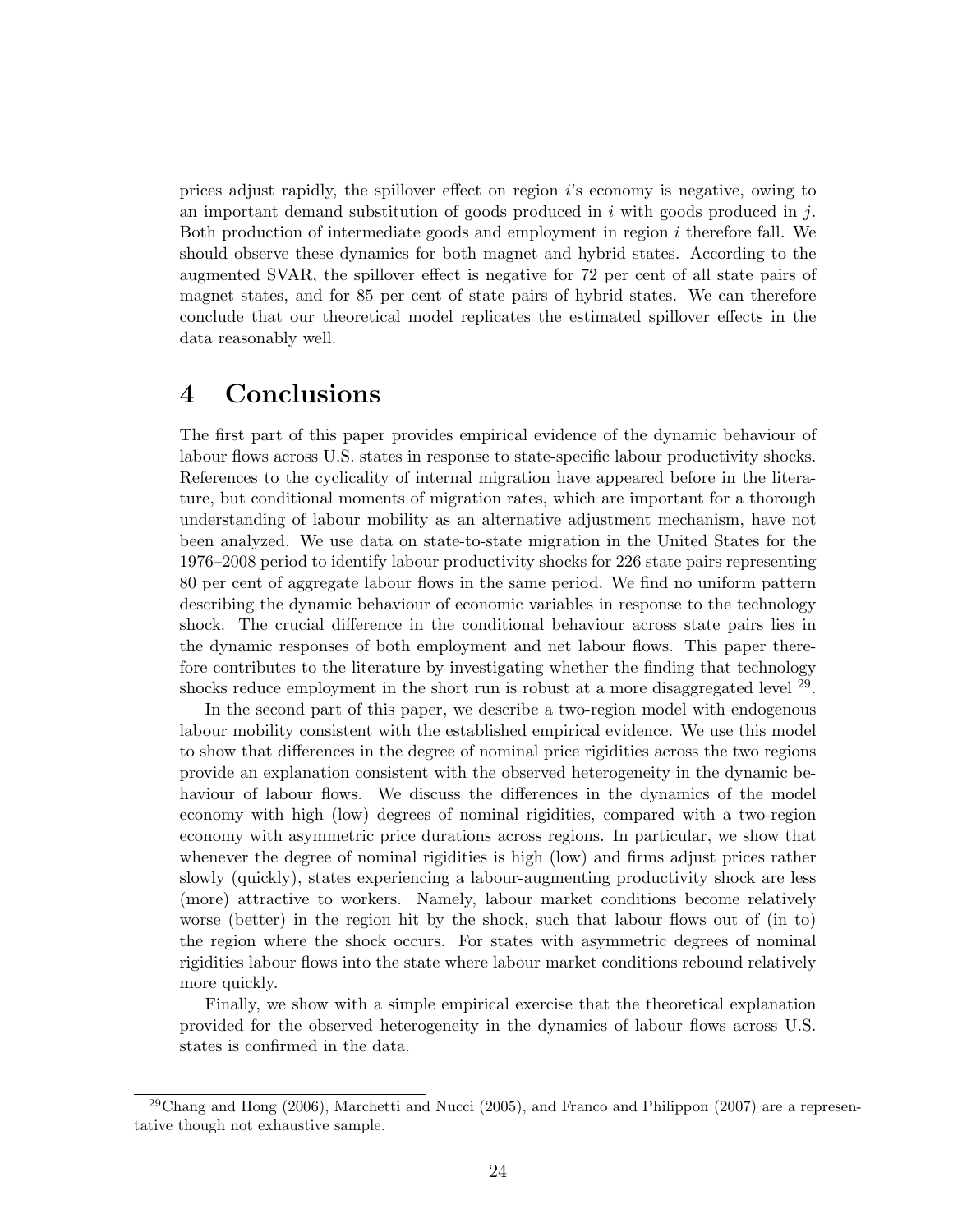### References

- Andolfatto, David, "Business Cycles and Labor Market Search," The American Economic Review, 1996, 86, 112–132.
- Autor, David, David Dorn, and Gordon Hanson, "The China Syndrome: Local Labor Market Effects of Import Competition in the United States," The American Economic Review, 2013, 103 (6), 2121–2168.
- Bentolila, Samuel, Juan Dolado, and Juan Jimeno, "Does Immigration Affect the Phillips Curve? Some Evidence for Spain," European Economic Review, 2008, 52 (8), 1398–1423.
- Bernard, Andrew and Charles Jones, "Productivity and Convergence Across U.S. States and Industries," Empirical Economics, 1996, 21 (1), 113–135.
- Bilgic, Abdulbaki, Stephen King, Aaron Lusby, and Dean Schreiner, "Estimates of U.S. Regional Commodity Trade Elasticities of Substitution," Journal of Regional Analysis and Policy, 2002, 32 (2), 79–98.
- Bils, Mark and Peter Klenow, "Some Evidence on the Importance of Sticky Prices," Journal of Political Economy, 2004, 112 (5), 947–985.
- Binyamini, Alon and Assaf Razin, "Inflation-Output Tradeoff as Equilibrium Outcome of Globalization," NBER Working Paper Series, 2008, (14379).
- Blanchard, Olivier, Lawrence Katz, Robert Hall, and Barry Eichengreen, "Regional Evolutions," Brookings Papers on Economic Activity, 1992, 1992 (1), 1– 75.
- Blinder, Alain, Elier Canetti, David Lebow, and Jeremy Rudd, "Asking About Prices: A New Approach to Understanding Price Stickiness," Russel Sage Foundation, 1998.
- Calvo, Guillermo, "Staggered Prices in a Utility Maximizing Framework," Journal of Monetary Economics, 1983, 12 (3), 383–398.
- Chang, Yongsung and Jay Hong, "Do Technological Improvements in the Manufacturing Sector Raise or Lower Employment?," The American Economic Review, 2006, 96 (1), 352–368.
- Clarida, Richard, Jordi Galí, and Mark Gertler, "A Simple Framework for International Monetary Policy Analysis," Journal of Monetary Economics, 2002, 49 (5), 879–904.
- Ellis, Mark, Richard Barff, and Ann Markusen, "Defense Spending and Interregional Labor Migration," Economic Geography, 1993, 69 (2), 182–203.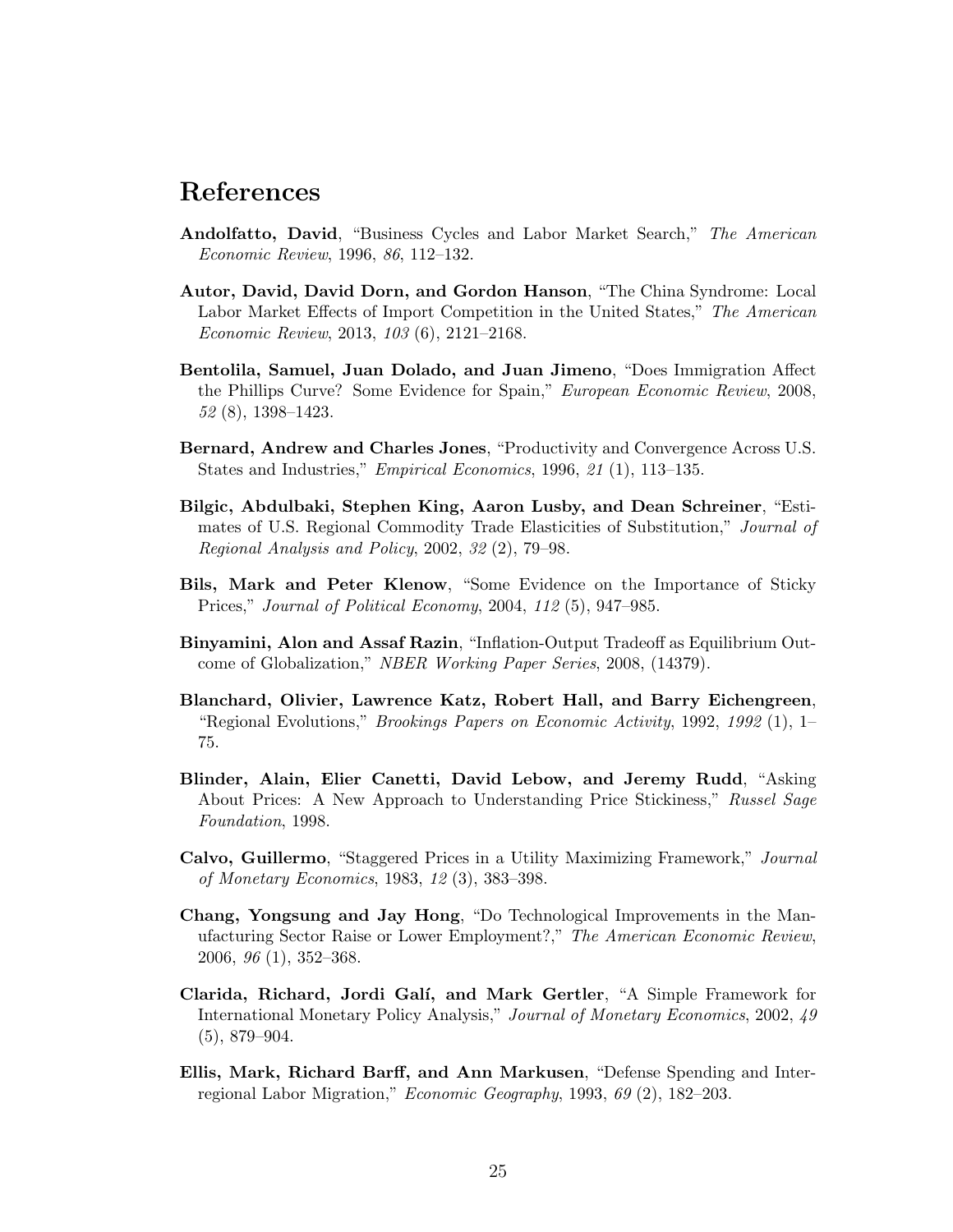- Franco, Francesco and Thomas Philippon, "Firms and Aggregate Dynamics," The Review of Economics and Statistics, 2007, 89, 587–600.
- Galí, Jordi, "Technology, Employment, and the Business Cycle: Do Technology Shocks Explain Aggregate Fluctuations?," The American Economic Review, 1999, 89 (1), 249–271.
- Greenwood, Michael, "Research on Internal Migration in the United States: A Survey," Journal of Economic Literature, 1975, 13 (2), 397–433.
- Herz, Benedikt and Thijs Van Rens, "Accounting for Mismatch Unemployment (Structural Unemployment)," Mimeo, Universitat Pompeu Fabra, 2011.
- Hicks, John Richard, The Theory of Wages, Vol. 2, Macmillan London, 1963.
- Mandelman, Federico and Andrei Zlate, "Immigration, Remittances and Business Cycles," Journal of Monetary Economics, 2012, 59 (2), 196–213.
- Marchetti, Domenico and Francesco Nucci, "Price Stickiness and the Contractionary Effect of Technology Shocks," European Economic Review, 2005, 49 (5), 1137–1163.
- Merz, Monika, "Search in the Labor Market and the Real Business Cycle," Journal of Monetary Economics, 1995, 36, 269–300.
- Molloy, Raven and Abigail Wozniak, "Labor Reallocation over the Business Cycle: New Evidence from Internal Migration," Journal of Labor Economics, 2011, 29 (4), 697–739.
- Morgan, William, John Mutti, and Mark Partridge, "A Regional General Equilibrium Model of the United States: Tax Effects on Factor Movements and Regional Production," The Review of Economics and Statistics, 1989, 71 (4), 626–635.
- Mundell, Robert A., "A Theory of Optimum Currency Areas," The American Economic Review, 1961, 51 (4), 657–665.
- Nakamura, Emi and Jon Steinsson, "Five Facts About Prices: A Reevaluation of Menu Cost Models," Quarterly Journal of Economics, 2008, 123 (4), 1415–1464.
- Ottaviano, Gianmarco and Giovanni Peri, "Rethinking the Effect of Immigration on Wages," Journal of the European Economic Association, 2012, 10 (1), 152–197.
- U.S. Department of Labor, "Occupational Employment and Wages," B.L.S. Bulletin 2769, 2011.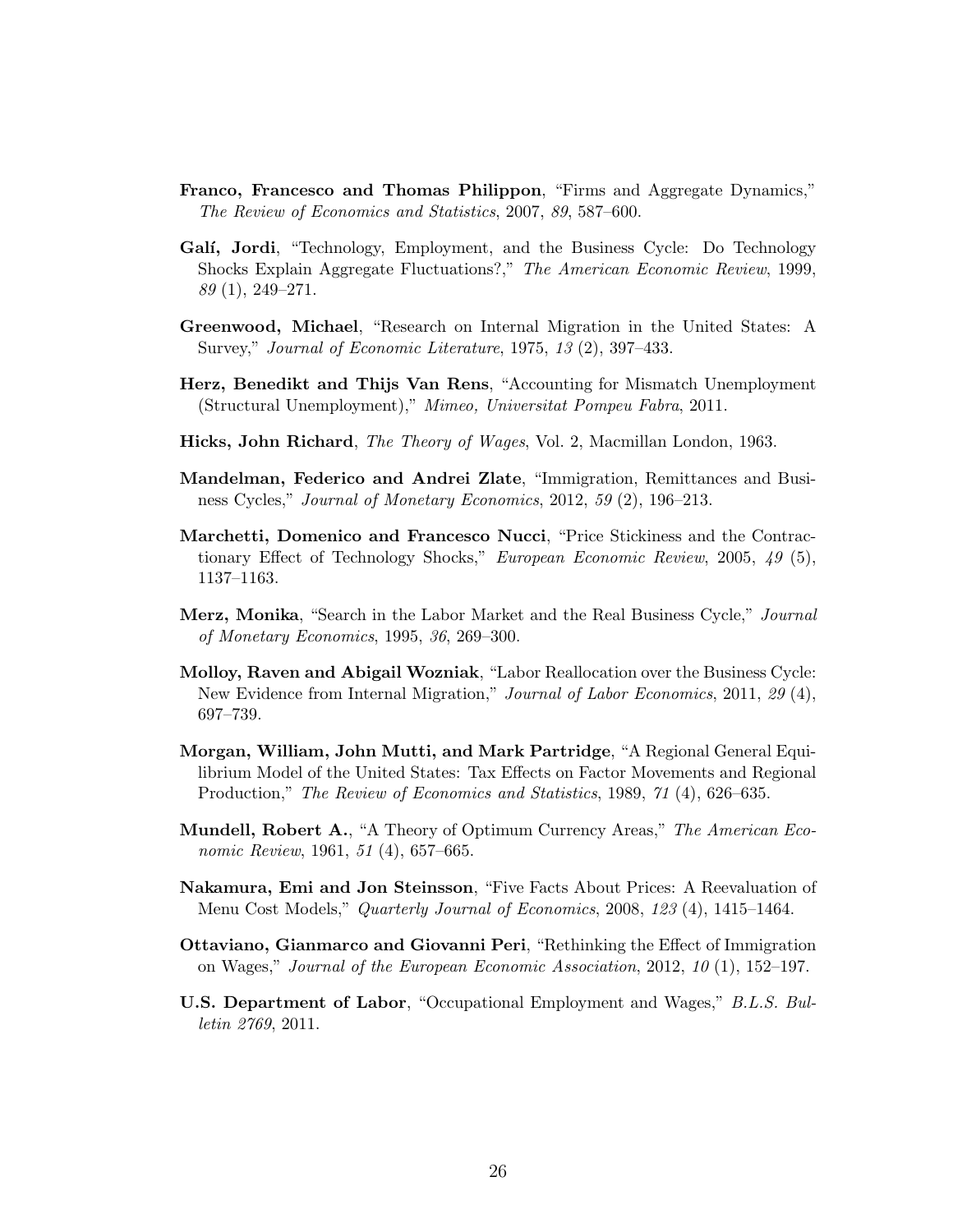# A Tables and Figures

|              | unconditional | conditional |
|--------------|---------------|-------------|
| Productivity |               |             |
| Employment   | 0.0821        | $-0.4132$   |
| Net Flows    | 0.0258        | $-0.4115$   |
| <b>GSP</b>   |               |             |
| Employment   | 0.6256        | $-0.8766$   |
| Net Flows    | 0.2713        | $-0.2345$   |

#### Table 1: Correlation Estimates: SVAR model

Unconditional correlations are computed as a simple average over all 48 states. State-specific correlations are significant at the 5 per cent level for<br>all states under consideration. Conditional correlations are computed by the respective share in aggregate labour flows of a given state pair (but using the simple average gives almost identical results). For 418 out of<br>452 specifications under consideration, all conditional correlations are

|                          | Repelling States | Magnet States | <b>Hybrid States</b> | All States |
|--------------------------|------------------|---------------|----------------------|------------|
| $\sigma_V$               | $1.84\,$         | 2.19          | $1.70\,$             | $1.99\,$   |
| $\sigma_{\frac{N}{Y}}$   | 0.63             | 0.56          | 0.62                 | 0.60       |
| $\sigma_{\frac{A}{Y}}$   | 0.79             | 0.77          | 0.81                 | 0.79       |
| $\sigma_{\frac{NET}{Y}}$ | 4.57             | $3.92\,$      | 4.31                 | 4.04       |

#### Table 2: Percentage standard deviations across groups

<u>V</u><br>Average standard deviations are computed as a simple average over standard deviations for all states within a given group.

|              | Repelling States | Magnet States | <b>Hybrid States</b> |
|--------------|------------------|---------------|----------------------|
| Productivity |                  |               |                      |
| Employment   | 0.0019           | 0.1389        | $-0.0235$            |
| Net Flows    | 0.0422           | 0.0483        | 0.0230               |
| <b>GSP</b>   |                  |               |                      |
| Employment   | 0.6126           | 0.6497        | 0.5843               |
| Net Flows    | 0.2119           | 0.2737        | 0.2491               |

#### Table 3: Unconditional correlations across groups

Average correlations are computed as a simple average over correlations for all states belonging to a given group. All correlations are significant at the 5% level.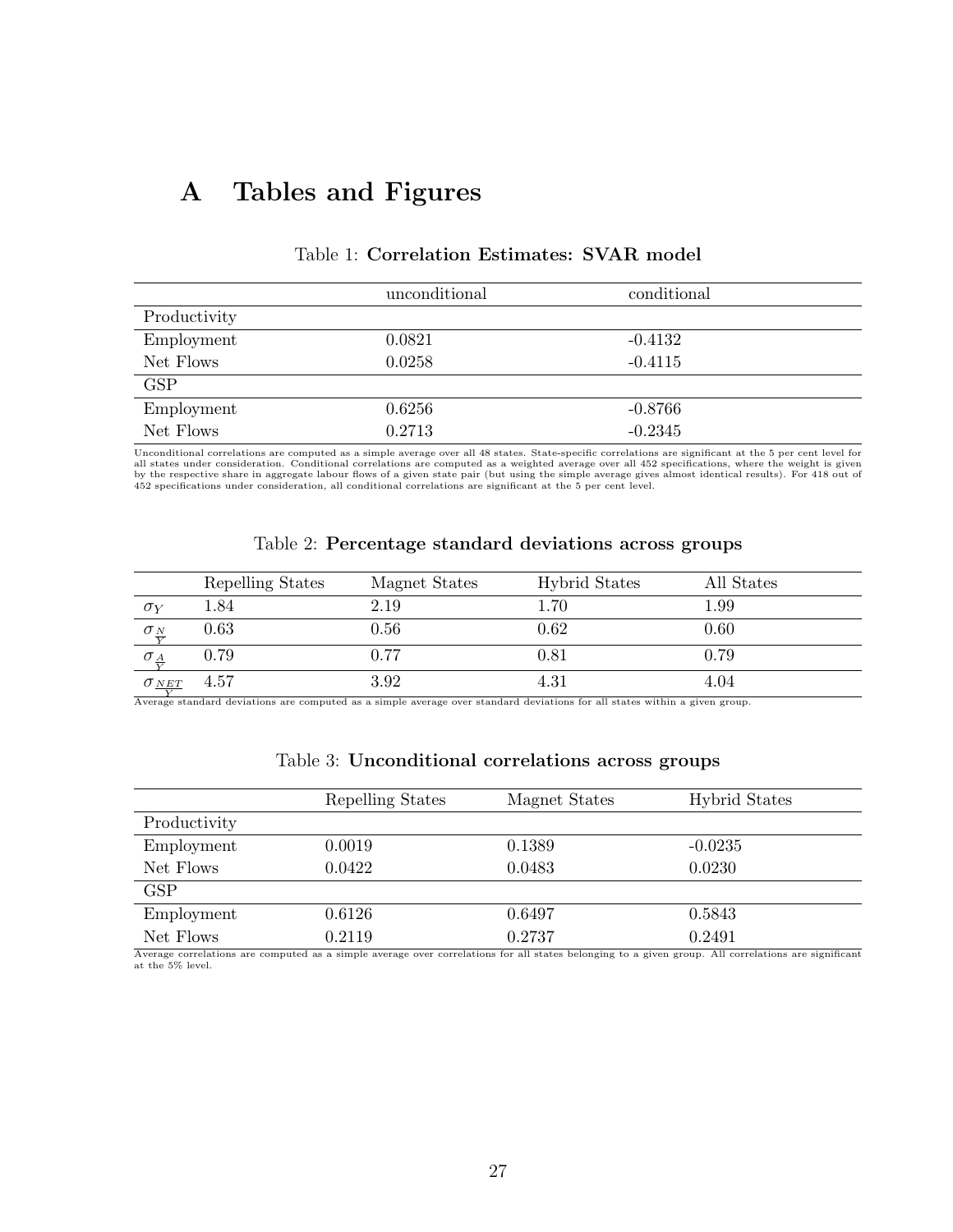|  |  |  |  |  |  | Table 4: Four Measures for the Most Important Industries in a Given State |  |  |  |  |  |
|--|--|--|--|--|--|---------------------------------------------------------------------------|--|--|--|--|--|
|--|--|--|--|--|--|---------------------------------------------------------------------------|--|--|--|--|--|

| Measure        | Definition                                                                                                                                             | Source                                                              |
|----------------|--------------------------------------------------------------------------------------------------------------------------------------------------------|---------------------------------------------------------------------|
| 1              | Average employment intensity of a                                                                                                                      | Data on annual employment per industry and state are obtained       |
|                | given industry $k$ and state $i$ , relative                                                                                                            | from the Bureau of Labor Statistics (BLS) and are available from    |
|                | to the average employment intensity                                                                                                                    | 2001–2007. The series includes reported monthly employment          |
|                | of the same industry over all states:                                                                                                                  | data representing the number of covered workers who worked dur-     |
|                | $\sum_{t=1}^{n} \left  \frac{\left(\frac{N_{i,k,t}}{Y_{i,k,t}}\right)}{\left(\sum_{i=1}^{48} \frac{N_{i,k,t}}{Y_{i,k,t}}\right)/48} \right  / n$       | ing, or received pay for, the pay period that included the 12th day |
|                |                                                                                                                                                        | of the month. The annual average employment is an average of        |
|                |                                                                                                                                                        | the monthly employment levels.                                      |
| $\overline{2}$ | Average number of establishments in a                                                                                                                  | Data on the annual number of establishments per industry and        |
|                | given industry $k$ and state $i$ , relative                                                                                                            | state are obtained from the BLS and are available from 2001-        |
|                | to the average number of establishments                                                                                                                | 2007. The series includes the number of establishments whose        |
|                | in the same industry over all states:                                                                                                                  | activities were reported to the unemployment insurance system.      |
|                |                                                                                                                                                        | The annual average number of establishments is an average of the    |
|                | $\sum_{t=1}^{n} \left\lfloor \frac{\left(\frac{EST_{i,k,t}}{Y_{i,k,t}}\right)}{\left(\sum_{s=1}^{48} \frac{EST_{i,k,t}}{X}\right)/48} \right\rfloor/n$ | corresponding quarterly number of establishment levels.             |
| 3              | Gross operating surpluses per industry $k$                                                                                                             | Data for gross operating surpluses per industry and state are ob-   |
|                | and state $i$ , relative to gross operating sur-                                                                                                       | tained from the Bureau of Economic Analysis (BEA) and are avail-    |
|                | pluses of the same industry over all states:                                                                                                           | able from 1997–2008. The value is derived as a residual after       |
|                | $\sum_{t=1}^{n} \left  \frac{OS_{i,k,t}}{(\sum_{i=1}^{48} OS_{i,k,t})/48} \right  / n$                                                                 | subtracting total intermediate inputs, compensation of employ-      |
|                |                                                                                                                                                        | ees, and taxes on production and imports less subsidies from total  |
|                |                                                                                                                                                        | industry output.                                                    |
| 4              | Compensation of employees per<br>in-                                                                                                                   | Data on compensation of employees per industry and state are        |
|                | dustry $k$ and state $i$ , relative to                                                                                                                 | obtained from the BEA and are available from 1997–2008. The         |
|                | the compensation paid to employees                                                                                                                     | series includes the sum of employee wages and salaries as well as   |
|                | in the same industry over all states:                                                                                                                  | supplements to wages and salaries.                                  |
|                | $\sum_{t=1}^{n} \left  \frac{W_{i,k,t}}{\left(\sum_{i=1}^{48} W_{i,k,t}\right)/48} \right  / n$                                                        |                                                                     |

Table 5: Median Price Duration (in Months) per Industry

| Industry (According to 2007 NAICS Classification)                  | <b>Median Price Duration</b> |
|--------------------------------------------------------------------|------------------------------|
| Mining, Quarrying, Oil and Gas Extraction                          | 0.60                         |
| Utilities                                                          | 1.83                         |
| Real Estate and Rental Leasing                                     | 1.97                         |
| Administrative, Support, Waste Management and Remediation Services | 2.11                         |
| Management of Companies and Enterprises                            | 2.01                         |
| Agriculture, Forestry, Fishing and Hunting                         | 2.34                         |
| Wholesale Trade                                                    | 2.68                         |
| Manufacturing                                                      | 3.57                         |
| Information                                                        | 4.06                         |
| Transportation and Warehousing                                     | 8.19                         |
| Other Services                                                     | 12.31                        |
| Finance and Insurance                                              | 13.25                        |
| Health Care and Social Assistance                                  | 15.25                        |
| Accommodation and Food Services                                    | 15.48                        |
| <b>Educational Services</b>                                        | 16.15                        |
| Arts, Entertainment and Recreation                                 | 16.20                        |
| Construction                                                       | 16.43                        |
| Professional, Scientific and Technical Services                    | 20.49                        |
| Retail Trade                                                       | 22.38                        |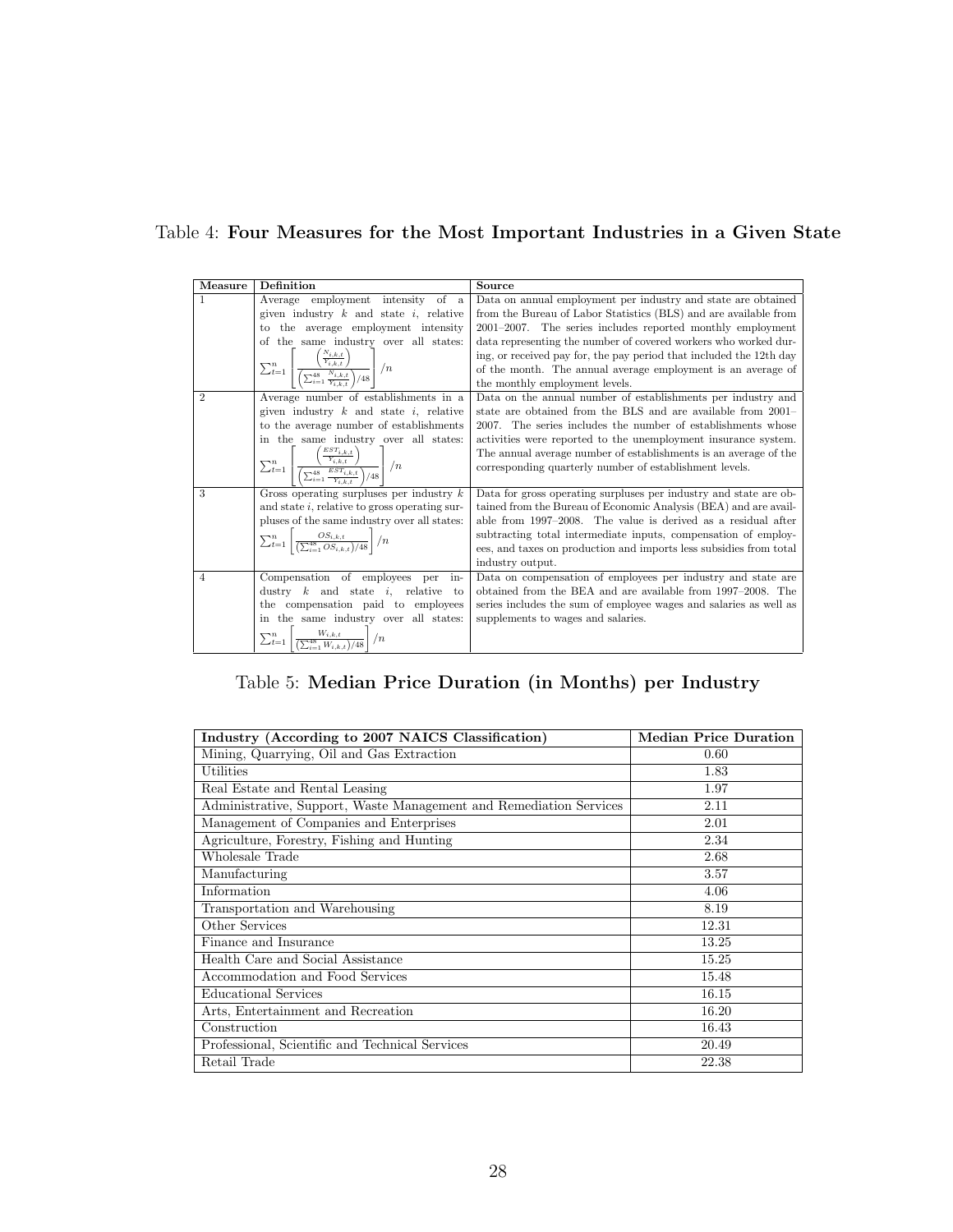|         | Repelling States   |       | Magnet States        |       | <b>Hybrid States</b> |       |  |
|---------|--------------------|-------|----------------------|-------|----------------------|-------|--|
| Measure | <b>Both Sticky</b> | Other | <b>Both Flexible</b> | Other | Asymmetric           | Other |  |
|         | 60.47              | 39.53 | 71.43                | 28.57 | 63.38                | 36.62 |  |
|         | 75.56              | 24.44 | 85.71                | 14.29 | 73.24                | 26.76 |  |
| 3       | 63.04              | 36.96 | 75.68                | 24.32 | 69.01                | 30.99 |  |
|         | 71.43              | 28.57 | 61.54                | 38.46 | 84.51                | 15.49 |  |

| Table 6: Price Duration Across State Pairs |  |
|--------------------------------------------|--|
|--------------------------------------------|--|

#### Table 7: Parameter Values

| Parameter                                                            | Mnemonic           | Value             |
|----------------------------------------------------------------------|--------------------|-------------------|
| Utility Cost of Working Abroad                                       | $\alpha_1$         | 0.107             |
| Elasticity of Substitution Labour Supply $(N_t^{ii}$ vs. $N_t^{ij})$ | $\nu_1$            | $-15$             |
| Home-Bias                                                            | $\alpha_2$         | 0.5               |
| Elasticity of Substitution Domestic vs. Foreign Goods                | $\nu_2$            | 3                 |
| Relative Productivity, Native vs. Foreign Workers                    | $\alpha_3$         | 0.5               |
| Elasticity of Substitution Labour Demand $(N_t^{ii}$ vs. $N_t^{j}$   | $\nu_3$            | 10,000            |
| Discount Factor                                                      | В                  | 0.99              |
| Risk Aversion                                                        | $\sigma$           |                   |
| Labour Supply Elasticity                                             |                    | $\frac{1}{3}$     |
| Elasticity of Substitution Among Varieties                           | $\epsilon$         | 6                 |
| Relative Weight Monetary Authority                                   | $\chi$             | 0.5               |
| Inflation Reaction Coefficient                                       | $\phi$             | 1.5               |
| Persistence Technology Shock                                         | $\rho_a$           |                   |
| Degree of Nominal Rigidities                                         | $= \theta^F$<br>AН | $\in$<br>[0.0.75] |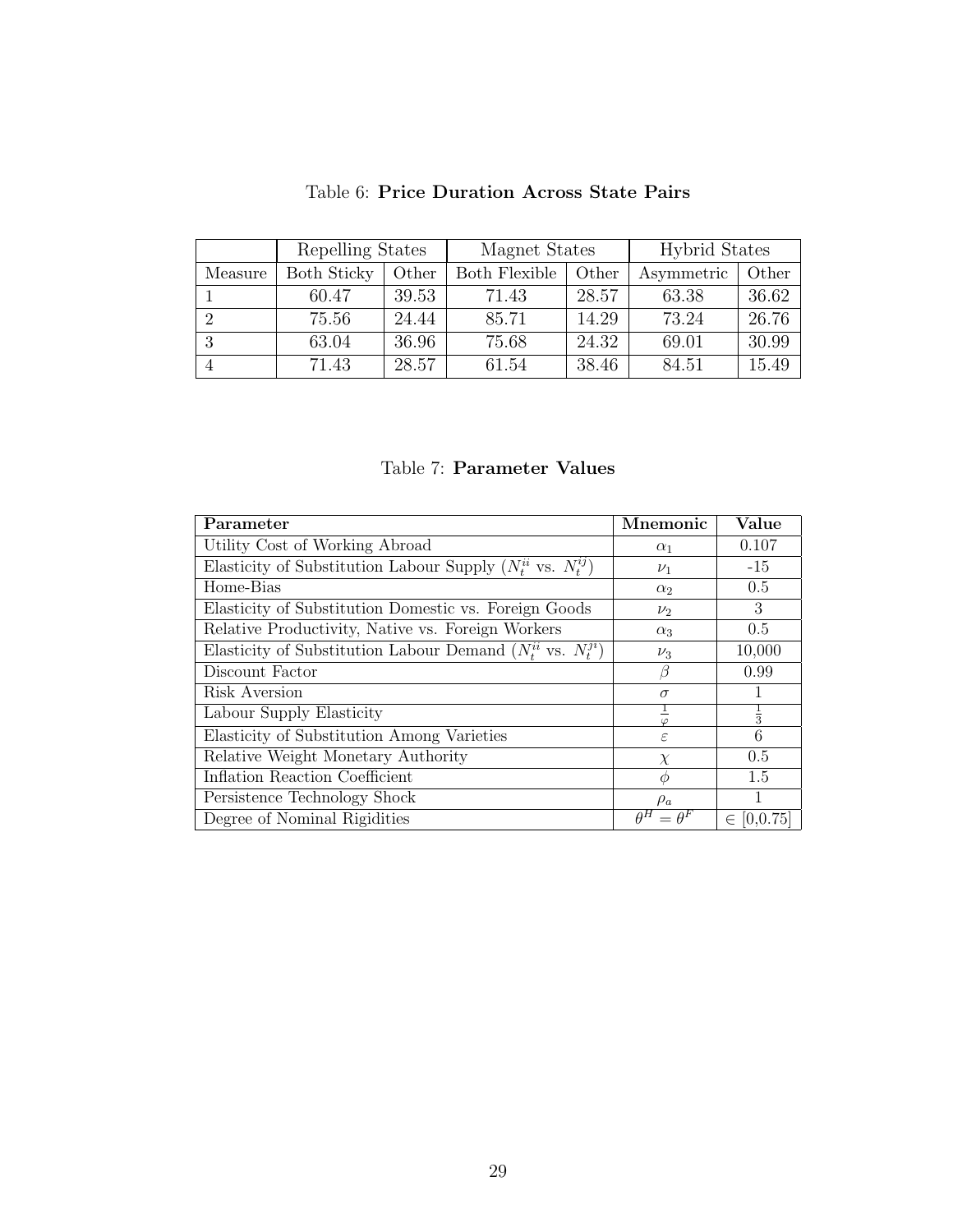Figure 1: Variance Decomposition











(b) Mean Variance Decomposition over all Repelling States









Hybrid State

(c) Mean Variance Decomposition over all Magnet States Mean Va whrid States nt Hybrid State Mean Var ion GSP Hybrid St Mean Var  $0.9$  $0.9$  $0.8$ <br> $0.7$  $0.8$  $\frac{1}{2}$  0.8  $0.8$  $0.7$  $\frac{2}{5}$  0.7 8<br>
% of Variation GSP<br>
8<br>
∞ 0.4<br>
0.4<br>
0.4<br>
0.4<br>
0.4 % of Variation Net Flow<br>0<br>3<br>3<br>4<br>5<br>5<br>5<br>5<br>5  $\frac{\varepsilon_t^2}{\varepsilon_t^3}$  $_{0.3}$  $_{0.3}$  $_{0.3}$  $0.2$  $0.2$  $0.1$  $0.1$  $0.1$  $0.1$ 4 5 6 7<br>Time Horizon 4 5 6 7<br>Time Horizon 4 5 6 7<br>Time Horizon 4 о о.<br>Time Horizon

(d) Mean Variance Decomposition over all Hybrid States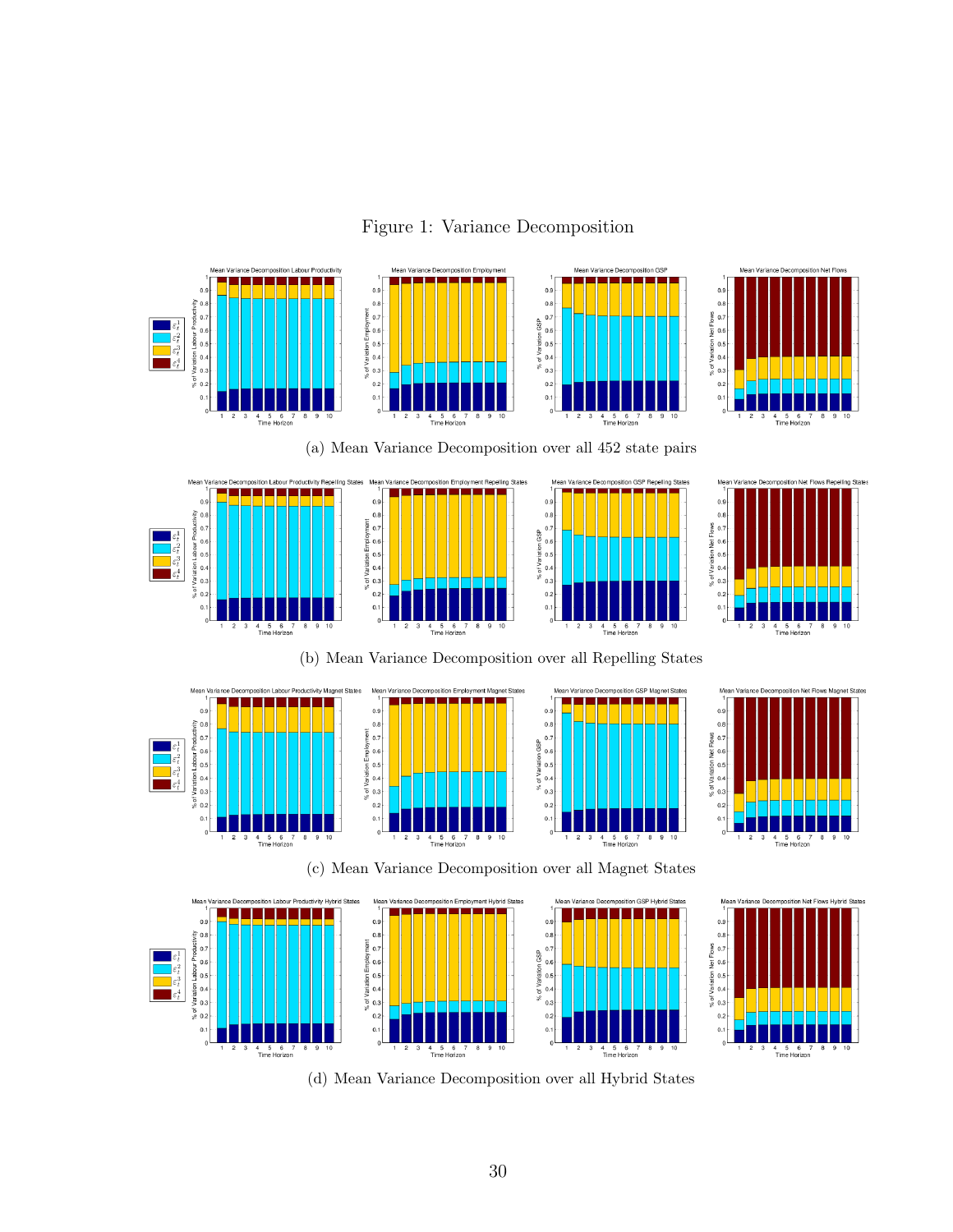Figure 2: Estimated impulse response functions to one standard error increase in labour productivity (relative to aggregate U.S. labour productivity) along with 95% bootstrapped confidence intervals, for a representative state pair from each group





(b) Magnet States

 $\frac{4}{2}$  $\overline{2}$ 



(c) Hybrid States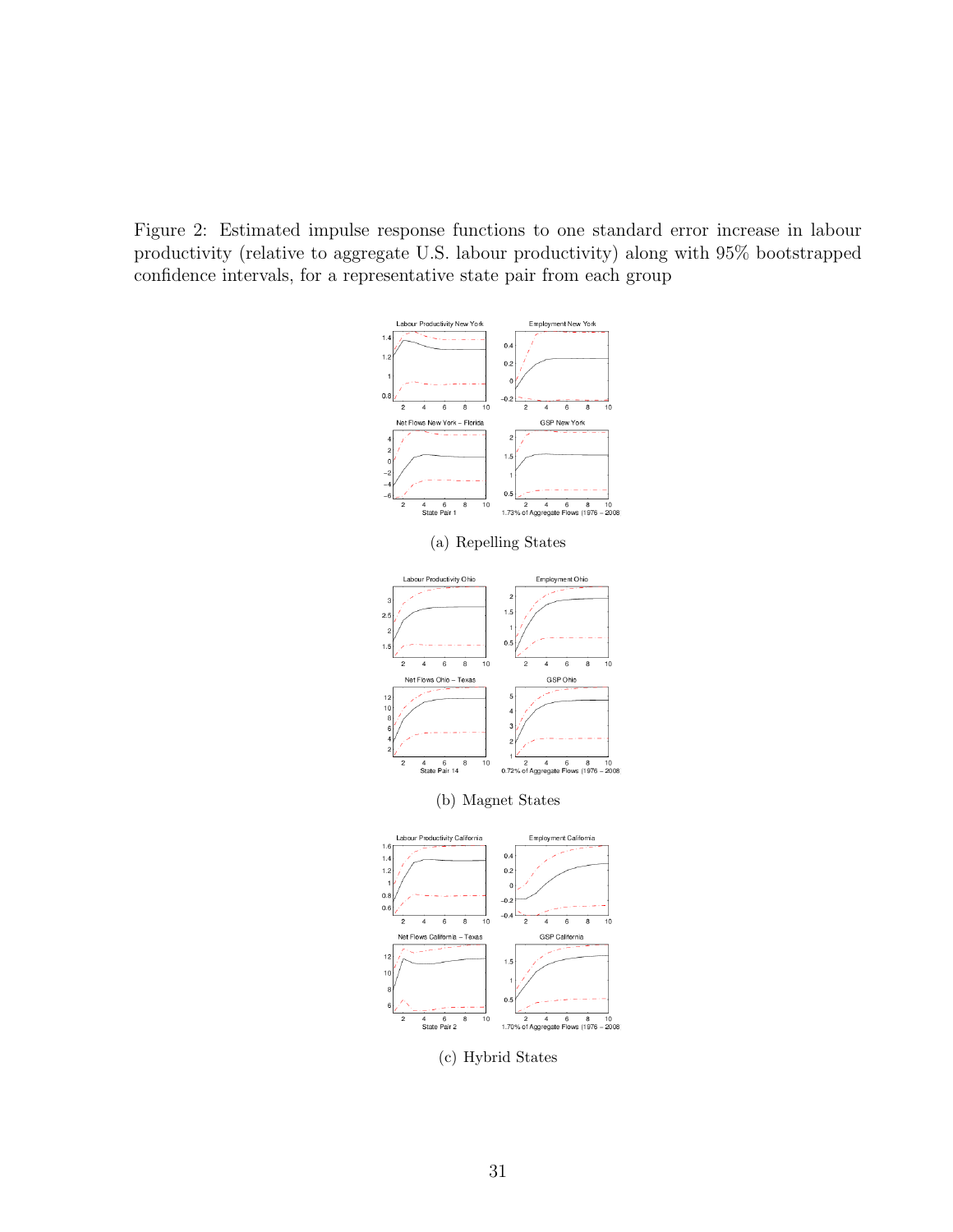Figure 3: Graphical representation of all state pairs belonging to the three groups. Coloured dots (red, green or blue) represent the state where the productivity shock is identified, and black dots denote the respective partner state for a given pair.



(a) Repelling States



(b) Magnet States



(c) Hybrid States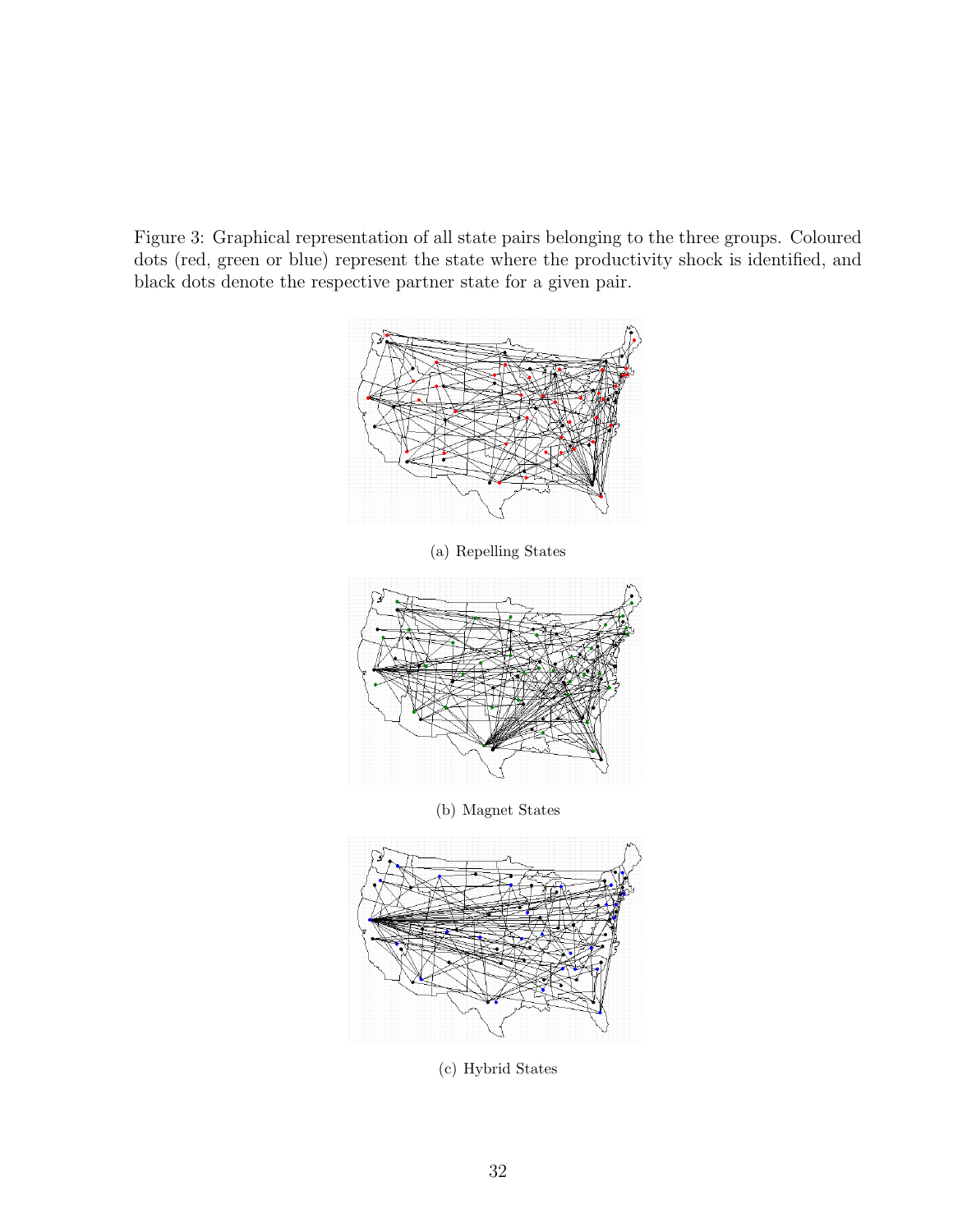Figure 4: Theoretical impulse response functions to a permanent, positive productivity shock in the Home economy